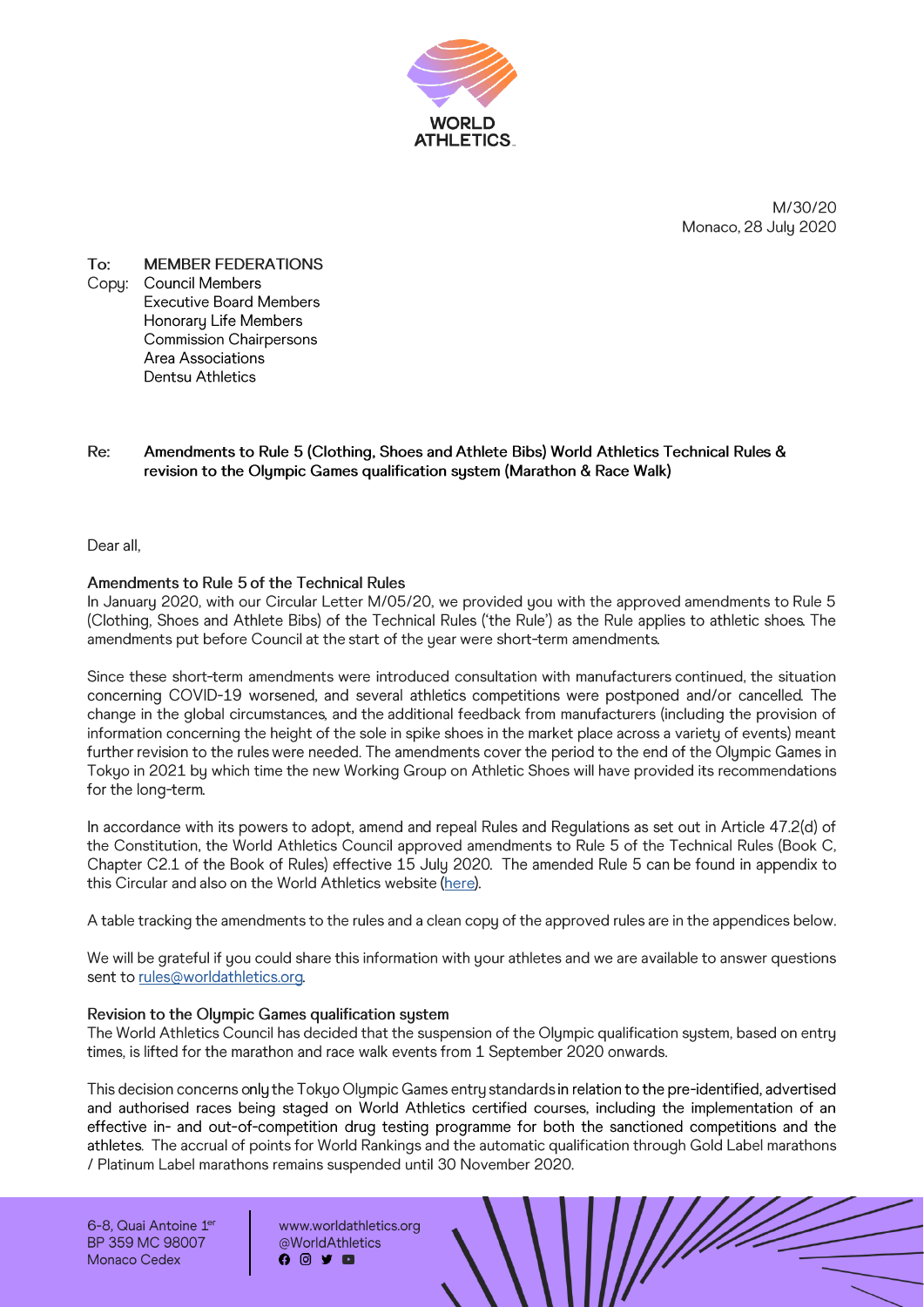

This proposal was also approved by the World Athletics Athletes' Commission and Competition Commission prior to the Council decision, recognising that the challenge for athletes to qualify in the marathon and the race walk is particularly acute because the opportunities available for athletes to compete are limited and the probability due to COVID-19 that the number of these competition opportunities will be further reduced both this year and next year.

World Athletics will also work with Member Federations and Meeting Organisers to maximise pre-Tokyo 2020 Olympic Games competition opportunities for all athletics events from 1 December 2020 onwards.

The related press release can be accessed [here.](https://eur01.safelinks.protection.outlook.com/?url=https%3A%2F%2Fwww.worldathletics.org%2Fpreview%2Fnews%2Fpress-release%2F5f1fe6bf6075f913c40a19f2&data=02%7C01%7Canne-marie.garrigan%40worldathletics.org%7C7a3000ca4c2d487ac3ba08d832db36fb%7C5066740a75944ab2a2105c9a8002fcf4%7C0%7C0%7C637315264381687402&sdata=pxDuT7Km45bh9vBru7Hdl%2Bdprej9SdDlfl3gy7qd3tg%3D&reserved=0)

Kind regards,

Jon Ridgeon Chief Executive Officer

Appendices: Rule 5 (formerly Rule 143) - Amendments Table Rule 5 (amend on 15 July 2020, clean copy)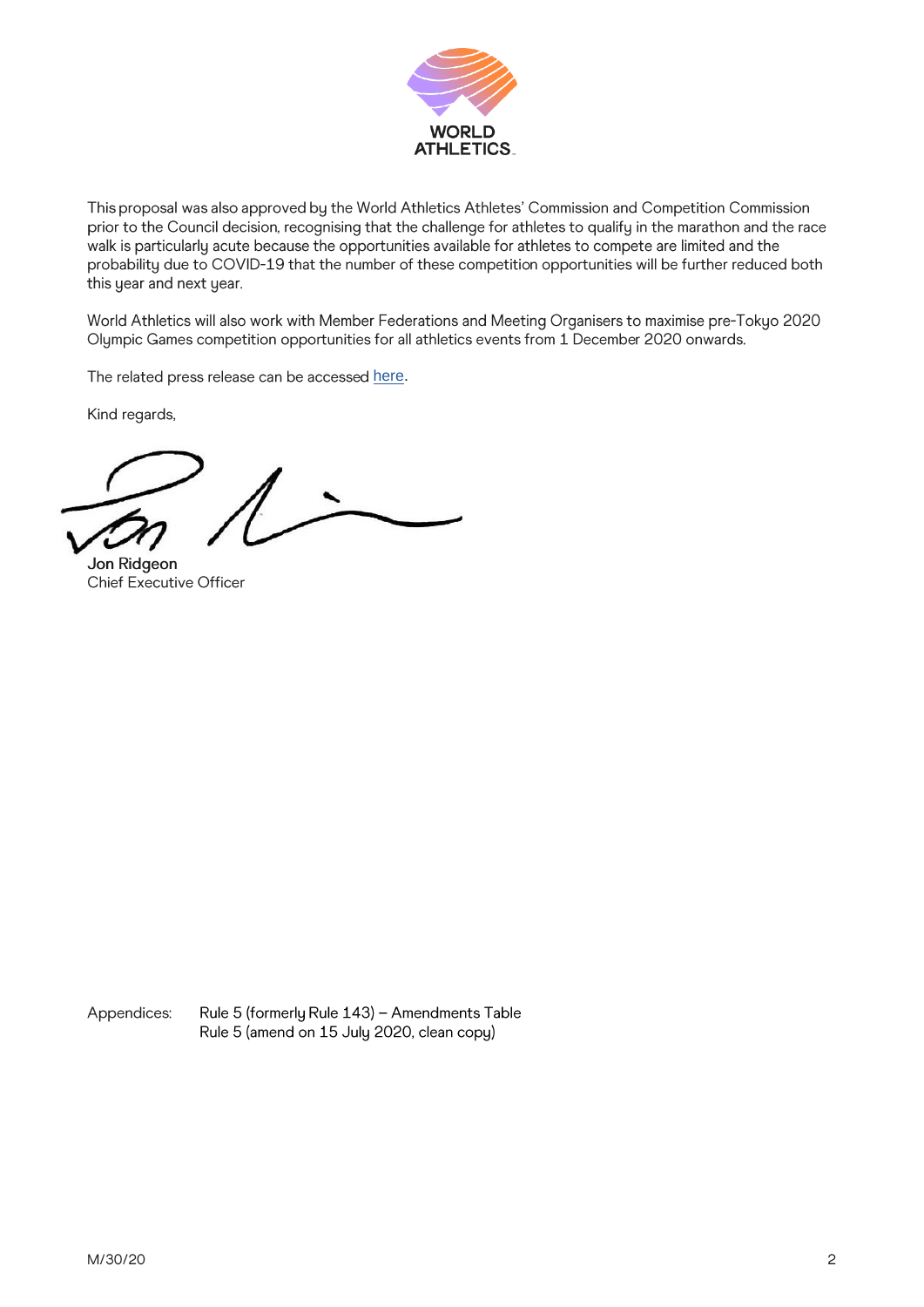

| <b>Rule 5</b><br>(in force on 31 January 2020)                                                                                                                                                                                                                                                                                                                                                                                                                                                                                                                                                                                                                                                                                                                                                                                                                      | <b>Approved Amendments to Rule 5</b><br>(in force from 15 July 2020 - blue text)                                                                                                                                                                                                                                                                                                                                                                                                                                                                                                                                                                                                                                                                                                                                                                                                                                                                                      | Rule 5<br>(in force from 15 July 2020)                                                                                                                                                                                                                                                                                                                                                                                                                                                                                                                                                                                                                                                                                                                                                                                                                                                                      |  |
|---------------------------------------------------------------------------------------------------------------------------------------------------------------------------------------------------------------------------------------------------------------------------------------------------------------------------------------------------------------------------------------------------------------------------------------------------------------------------------------------------------------------------------------------------------------------------------------------------------------------------------------------------------------------------------------------------------------------------------------------------------------------------------------------------------------------------------------------------------------------|-----------------------------------------------------------------------------------------------------------------------------------------------------------------------------------------------------------------------------------------------------------------------------------------------------------------------------------------------------------------------------------------------------------------------------------------------------------------------------------------------------------------------------------------------------------------------------------------------------------------------------------------------------------------------------------------------------------------------------------------------------------------------------------------------------------------------------------------------------------------------------------------------------------------------------------------------------------------------|-------------------------------------------------------------------------------------------------------------------------------------------------------------------------------------------------------------------------------------------------------------------------------------------------------------------------------------------------------------------------------------------------------------------------------------------------------------------------------------------------------------------------------------------------------------------------------------------------------------------------------------------------------------------------------------------------------------------------------------------------------------------------------------------------------------------------------------------------------------------------------------------------------------|--|
| 5.(Rule 143) Clothing, Shoes and Athlete<br><b>Bibs</b>                                                                                                                                                                                                                                                                                                                                                                                                                                                                                                                                                                                                                                                                                                                                                                                                             | 5.(Rule 143) Clothing, Shoes and Athlete<br><b>Bibs</b>                                                                                                                                                                                                                                                                                                                                                                                                                                                                                                                                                                                                                                                                                                                                                                                                                                                                                                               | 5.(Rule 143) Clothing, Shoes and Athlete<br><b>Bibs</b>                                                                                                                                                                                                                                                                                                                                                                                                                                                                                                                                                                                                                                                                                                                                                                                                                                                     |  |
| <b>Shoes</b>                                                                                                                                                                                                                                                                                                                                                                                                                                                                                                                                                                                                                                                                                                                                                                                                                                                        | <b>Shoes</b>                                                                                                                                                                                                                                                                                                                                                                                                                                                                                                                                                                                                                                                                                                                                                                                                                                                                                                                                                          | <b>Shoes</b>                                                                                                                                                                                                                                                                                                                                                                                                                                                                                                                                                                                                                                                                                                                                                                                                                                                                                                |  |
| 5.2<br>Athletes may compete barefoot or with<br>footwear on one or both feet. The<br>purpose of shoes for competition is to<br>give protection and stability to the feet<br>and a firm grip on the ground. They<br>must <b>not give</b> athletes any unfair<br>assistance or advantage. Any type of<br>shoe must be reasonably available to<br>all in the spirit of the universality of<br>athletics. To meet that requirement,<br>any shoe that is first introduced after<br>30 April 2020 may not be used in<br>competition unless and until it has<br>been available for purchase by any<br>athlete on the open retail market (i.e.<br>either in store or online) for at least<br>months<br>prior<br>that<br>four<br>to<br>competition. Any shoe that does not<br>meet this requirement is deemed a<br>prototype and may not be used in<br>competition.<br>5.2.1 | 5.2<br>Athletes may compete barefoot or with<br>footwear on one or both feet. The<br>purpose of shoes for competition is to<br>give protection and stability to the feet<br>and a firm grip on the ground. They must<br>not give athletes any unfair assistance<br>or advantage. Any type of shoe must be<br>reasonably available to all in the spirit of<br>the universality of athletics. To meet that<br>requirement, for any shoe that is first<br>introduced after 30 April 2020 31<br>January 2020, the transition note<br>(Note ii.) below shall also apply. Any<br>shoe that is first introduced on or<br>after 9 August 2021 may not be used in<br>competition unless and until it has been<br>available for purchase by any athlete<br>on the open retail market (i.e. either<br>in store or online) for at least four<br>available through<br><b>months</b><br>the<br><b>Athletic Shoe Availability Scheme as</b><br>referenced in Note ii. (a) below. Any | Athletes may compete barefoot or with<br>5.2<br>footwear on one or both feet. The<br>purpose of shoes for competition is to<br>give protection and stability to the feet<br>and a firm grip on the ground. They must<br>not give athletes any unfair assistance or<br>advantage. Any type of shoe must be<br>reasonably available to all in the spirit of<br>the universality of athletics. To meet that<br>requirement, for any<br>shoe first<br>introduced after 31 January 2020, the<br>transition note (Note ii.) below shall<br>also apply, any shoe that is first<br>introduced on or after 9 August 2021<br>may not be used in competition unless<br>and until it has been <b>available through</b><br>the Athletic Shoe Availability Scheme<br>as referenced in Note ii. (a) below. Any<br>shoe that does not meet this requirement<br>is deemed a prototype and may not be<br>used in competition. |  |
| shoe that meets<br>the<br>criteria set out in this Rule 5<br>may be customised to suit the                                                                                                                                                                                                                                                                                                                                                                                                                                                                                                                                                                                                                                                                                                                                                                          | shoe that does not meet<br>this<br>requirement is deemed a prototype and<br>may not be used in competition.                                                                                                                                                                                                                                                                                                                                                                                                                                                                                                                                                                                                                                                                                                                                                                                                                                                           | 5.2.1<br>A shoe that meets the criteria<br>set out in this Rule 5 may be<br>customised<br>to<br>suit<br>the                                                                                                                                                                                                                                                                                                                                                                                                                                                                                                                                                                                                                                                                                                                                                                                                 |  |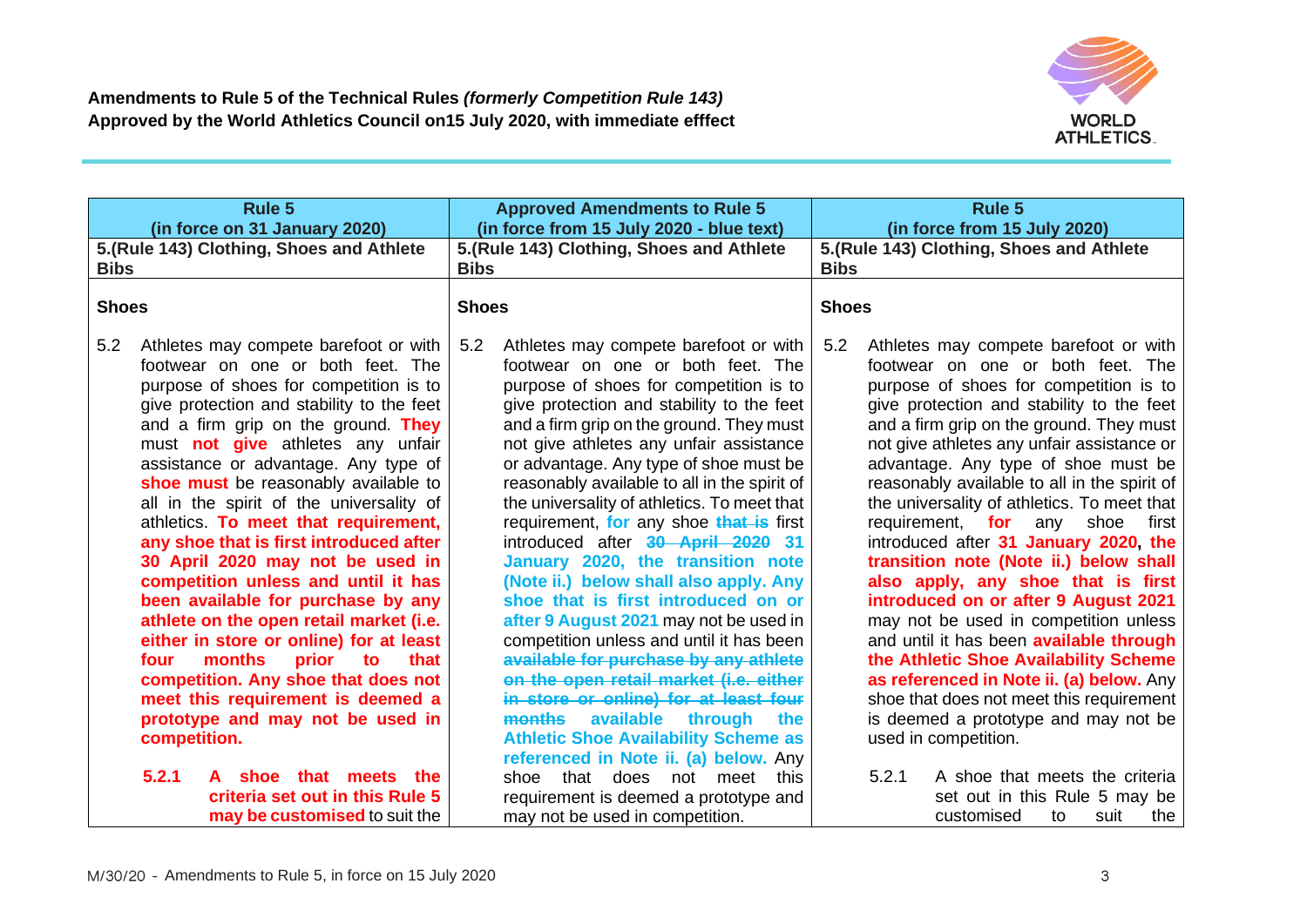

| Rule 5                                                                                                                                                                                                           | <b>Approved Amendments to Rule 5</b>                                                                                                                                                                          | <b>Rule 5</b>                                                                                                                                                                                                |
|------------------------------------------------------------------------------------------------------------------------------------------------------------------------------------------------------------------|---------------------------------------------------------------------------------------------------------------------------------------------------------------------------------------------------------------|--------------------------------------------------------------------------------------------------------------------------------------------------------------------------------------------------------------|
| (in force on 31 January 2020)                                                                                                                                                                                    | (in force from 15 July 2020 - blue text)                                                                                                                                                                      | (in force from 15 July 2020)                                                                                                                                                                                 |
| characteristic of a particular<br>athlete's foot. Shoes made to<br>suit<br>the<br>order<br>to<br><b>characteristics</b><br><b>of</b><br>an<br>athlete's foot<br>other<br><b>or</b><br>requirements<br>not<br>are | 5.2.1<br>A shoe that meets the criteria<br>set out in this Rule 5 may be<br>customised<br>to<br>suit<br>the<br>characteristic of a particular<br>athlete's foot. However, one-                                | characteristic of a particular<br>athlete's foot. However, one-<br>off shoes made to order (i.e.<br>that are only ones of their<br><b>kind)</b> to suit the characteristics<br>of an athlete's foot or other |
| permitted.                                                                                                                                                                                                       | off Sshoes made to order <i>(i.e.</i><br>that are only ones of their                                                                                                                                          | requirements are not permitted.                                                                                                                                                                              |
| 5.2.2<br>Where <b>World Athletics has</b><br>reason to believe that a type<br><b>specific</b><br>shoe<br>of<br><b>or</b><br>technology may not comply<br>with the <b>letter or spirit of the</b>                 | kind) to suit the characteristics<br>of an athlete's foot or other<br>requirements<br>are<br>not<br>permitted.                                                                                                | 5.2.2<br>Where World Athletics has<br>reason to believe that a type of<br>shoe or specific technology may<br>not comply with the letter or<br>spirit of the Rules, it may refer                              |
| <b>Rules, it may refer the shoe or</b><br>technology<br>for<br>detailed<br>examination and it<br>may<br>prohibit the use of such shoes<br>or technology in competition<br>pending examination                    | 5.2.2<br>Where World Athletics has<br>reason to believe that a type of<br>shoe or specific technology<br>may not comply with the letter<br>or spirit of the Rules, it may<br>refer the shoe or technology for | the shoe or technology for<br>detailed examination and it may<br>prohibit the use of such shoes or<br>technology<br>in<br>competition<br>pending examination.                                                |
| Note (i): At least four months prior to                                                                                                                                                                          | detailed examination and it<br>may prohibit the use of such                                                                                                                                                   | Note (i): At least four months prior to an<br>International Competition at which an                                                                                                                          |
| an International Competition at                                                                                                                                                                                  | technology<br>shoes or<br>in.                                                                                                                                                                                 | athlete proposes to wear a shoe that has                                                                                                                                                                     |
| which an athlete proposes to wear a                                                                                                                                                                              | competition<br>pending                                                                                                                                                                                        | not previously been used in International                                                                                                                                                                    |
| shoe that has not previously been<br>used in International Competitions,                                                                                                                                         | examination.                                                                                                                                                                                                  | Competitions, the athlete (or their<br>representative) must submit to World                                                                                                                                  |
| the athlete (or their representative)                                                                                                                                                                            | Note (i): At least four months prior to an                                                                                                                                                                    | Athletics the specification (i.e. size,                                                                                                                                                                      |
| must submit to World Athletics the                                                                                                                                                                               | International Competition at which an                                                                                                                                                                         | dimensions, sole thickness, structure                                                                                                                                                                        |
| specification (i.e. size, dimensions,                                                                                                                                                                            | athlete proposes to wear a shoe that has                                                                                                                                                                      | etc.) of that new shoe; confirm if the new                                                                                                                                                                   |
| sole thickness, structure etc.) of that<br>new shoe; confirm if the new shoe is                                                                                                                                  | not previously been used in International<br>Competitions, the athlete (or their                                                                                                                              | shoe is to be customised in any way; and<br>provide information about the availability                                                                                                                       |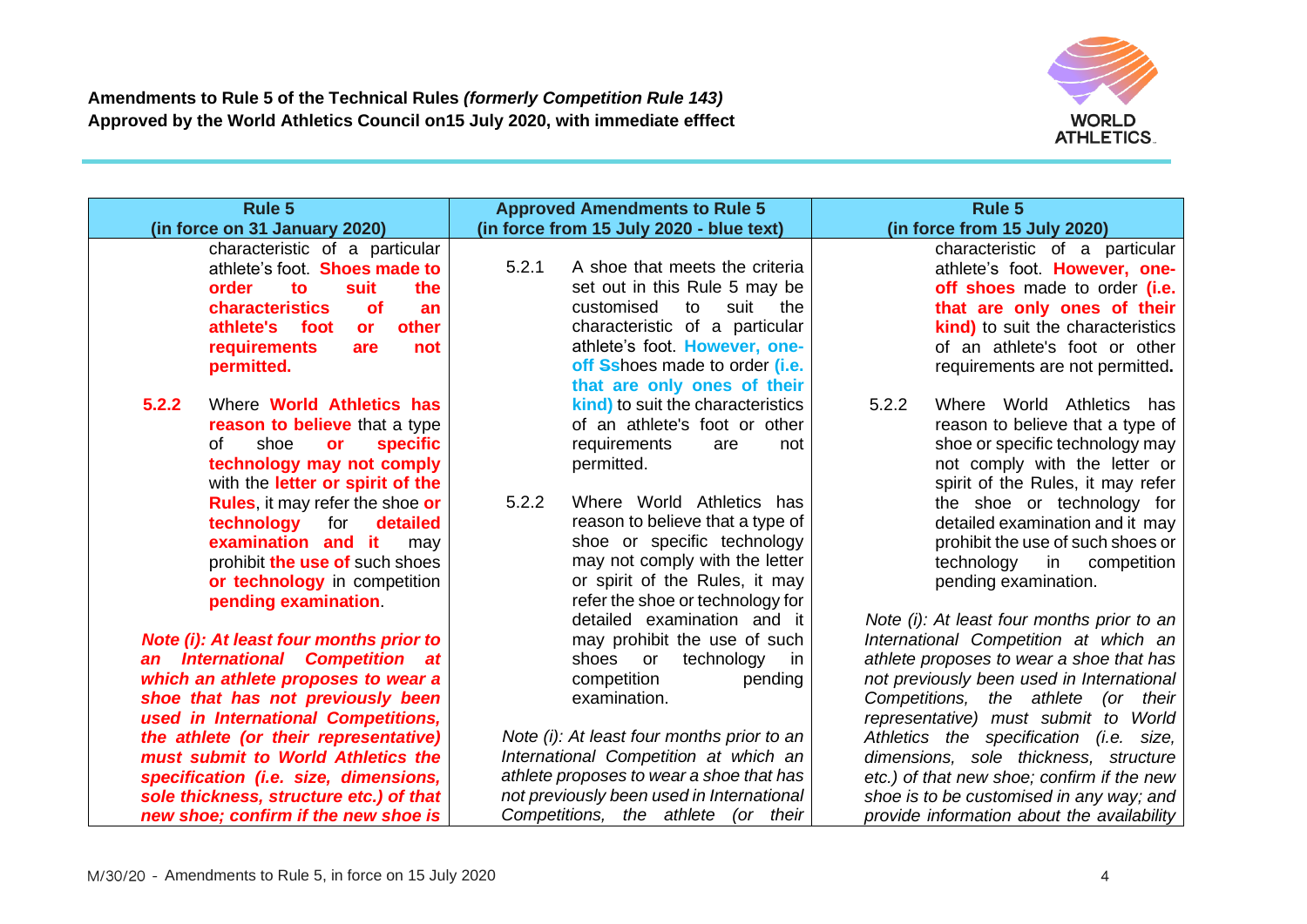

| <b>Rule 5</b>                                                                                                                                                                                                                                                                                                                                                                                                                                                                                                                                                                                                            | <b>Approved Amendments to Rule 5</b>                                                                                                                                                                                                                                                                                                                                                                                                                                                                                                                                                                                                                                                                                                                                                                                                                                                                                                                                                                                                                                                                                                                                                                                             | <b>Rule 5</b>                                                                                                                                                                                                                                                                                                                                                                                                                                                                                                                                                                                                                                                                                                                                                                                                                                                                                                                                                                                                                                                                                                                                                                    |
|--------------------------------------------------------------------------------------------------------------------------------------------------------------------------------------------------------------------------------------------------------------------------------------------------------------------------------------------------------------------------------------------------------------------------------------------------------------------------------------------------------------------------------------------------------------------------------------------------------------------------|----------------------------------------------------------------------------------------------------------------------------------------------------------------------------------------------------------------------------------------------------------------------------------------------------------------------------------------------------------------------------------------------------------------------------------------------------------------------------------------------------------------------------------------------------------------------------------------------------------------------------------------------------------------------------------------------------------------------------------------------------------------------------------------------------------------------------------------------------------------------------------------------------------------------------------------------------------------------------------------------------------------------------------------------------------------------------------------------------------------------------------------------------------------------------------------------------------------------------------|----------------------------------------------------------------------------------------------------------------------------------------------------------------------------------------------------------------------------------------------------------------------------------------------------------------------------------------------------------------------------------------------------------------------------------------------------------------------------------------------------------------------------------------------------------------------------------------------------------------------------------------------------------------------------------------------------------------------------------------------------------------------------------------------------------------------------------------------------------------------------------------------------------------------------------------------------------------------------------------------------------------------------------------------------------------------------------------------------------------------------------------------------------------------------------|
| (in force on 31 January 2020)<br>to be customised in any way; and<br>provide information about<br>the<br>availability of the new shoe on the<br>open retail market (i.e. either in store<br>or online). After reviewing this<br>information World Athletics may<br>request that samples of the shoe be<br>submitted by the manufacturer for<br>further examination. If the shoe is<br>requested for further investigation,<br><b>World Athletics will use reasonable</b><br>efforts to complete its examination<br>as soon as practicable (if possible,<br>within 30 days of receipt of the shoe<br>by World Athletics). | (in force from 15 July 2020 - blue text)<br>representative) must submit to World<br>Athletics the specification (i.e. size,<br>dimensions, sole thickness, structure<br>etc.) of that new shoe; confirm if the new<br>shoe is to be customised in any way; and<br>provide information about the availability<br>of the new shoe on the open retail<br>market (i.e. either in store or online).<br>After reviewing this information World<br>Athletics may request that samples of<br>the shoe be submitted by the<br>manufacturer for further examination. If<br>the shoe is requested for further<br>investigation, World Athletics will use<br>reasonable efforts to complete its<br>examination as soon as practicable (if<br>possible, within 30 days of receipt of the<br>shoe by World Athletics).<br><b>Note (ii): Transition Period</b><br>31<br>January 2020 to 08 August 2021. This<br>note has been inserted in recognition<br>of the fact that on [insert Council's<br>date of approval] a Working Group on<br><b>Athletic Shoes has been established</b><br>by Council which by the end of the<br>year 2020, in collaboration with<br>manufacturers, will<br>review the<br>entirety of this Rule 5 as it applies to | (in force from 15 July 2020)<br>of the new shoe on the open retail market<br>(i.e. either in store or online). After<br>reviewing this information World Athletics<br>may request that samples of the shoe be<br>submitted by the manufacturer for further<br>examination. If the shoe is requested for<br>further investigation, World Athletics will<br>use reasonable efforts to complete its<br>examination as soon as practicable (if<br>possible, within 30 days of receipt of the<br>shoe by World Athletics).<br><b>Note (ii): Transition Period 31 January</b><br>2020 to 8 August 2021. This note has<br>been inserted in recognition of the fact<br>that on 15 July 2020 a Working Group<br>Athletic Shoes has been<br><b>on</b><br>established by Council which by the<br>end of the year 2020, in collaboration<br>with manufacturers, will review the<br>entirety of this Rule 5 as it applies to<br>shoes by the end of the year 2020. The<br>following notes (a) to (e) will assist in<br>guiding all stakeholders with the<br>practical application of this Rule 5 as it<br>applies to all shoes (road or spike<br>shoe) until and including, 8 August<br>2021. |
|                                                                                                                                                                                                                                                                                                                                                                                                                                                                                                                                                                                                                          | shoes. The following notes (a) to (e)                                                                                                                                                                                                                                                                                                                                                                                                                                                                                                                                                                                                                                                                                                                                                                                                                                                                                                                                                                                                                                                                                                                                                                                            | (a) Any new shoe (road or spike shoe)                                                                                                                                                                                                                                                                                                                                                                                                                                                                                                                                                                                                                                                                                                                                                                                                                                                                                                                                                                                                                                                                                                                                            |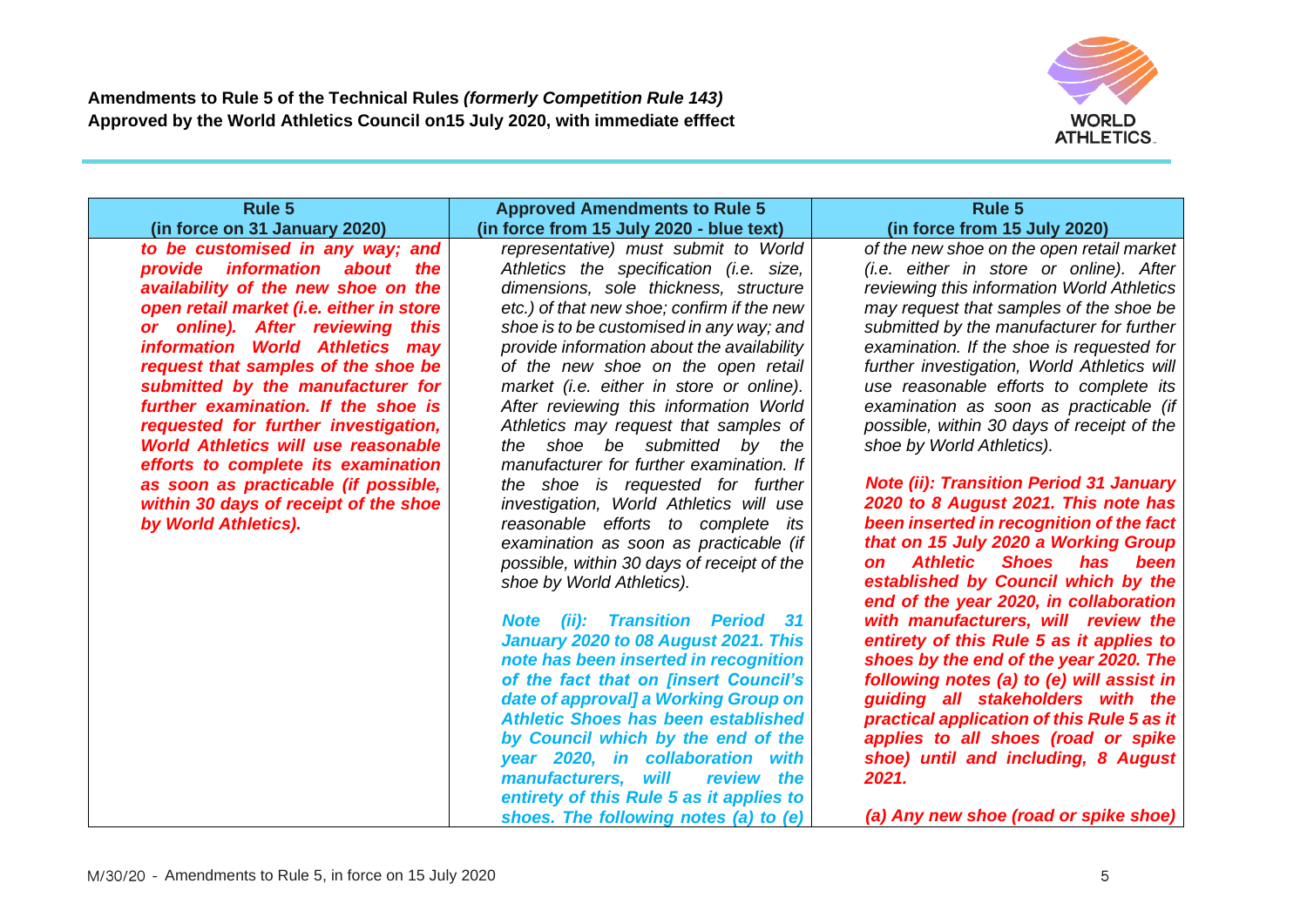

| Rule 5                        | <b>Approved Amendments to Rule 5</b>                                              | <b>Rule 5</b>                                                                 |
|-------------------------------|-----------------------------------------------------------------------------------|-------------------------------------------------------------------------------|
| (in force on 31 January 2020) | (in force from 15 July 2020 - blue text)                                          | (in force from 15 July 2020)                                                  |
|                               | will assist in guiding all stakeholders<br>with the practical application of this | introduced after 31 January 2020 that,<br>as at 15 July 2020 has already been |
|                               | Rule 5 as it applies to shoes (road or                                            | confirmed by World Athletics as                                               |
|                               | spike shoe) until, and including, 08                                              | meeting the requirements of Rule 5.13                                         |
|                               | <b>August 2021.</b>                                                               | may be used in International                                                  |
|                               |                                                                                   | <b>Competitions</b><br><i>immediately</i><br>('the                            |
|                               | (a) Any new shoe (road or spike shoe)                                             | Approved Shoe'). As from 15 July                                              |
|                               | introduced after 31 January 2020 that,                                            | 2020, the Approved Shoe must also be                                          |
|                               | as at [insert Council's date of                                                   | available<br>made<br>prior<br>to<br>an                                        |
|                               | approval], has<br>already<br>been                                                 | <b>Competition</b><br><b>International</b><br>for                             |
|                               | confirmed by World Athletics as                                                   | distribution to any uncontracted (i.e.                                        |
|                               | meeting the requirements of Rule                                                  | not contracted to a manufacturer) elite                                       |
|                               | 5.13 may be used in International                                                 | athlete ('the Athletic Shoe Availability                                      |
|                               | <b>Competitions</b><br><i>immediately</i><br><i>('the</i>                         | Scheme'). The Working Group on                                                |
|                               | Approved Shoe'). As from [insert                                                  | Athletic Shoes will develop and                                               |
|                               | Council's date of approval], the                                                  | <i><b>finalise</b></i><br>the process (including                              |
|                               | <b>Approved Shoe must also be made</b>                                            | timelines), criteria (i.e. if the athlete is                                  |
|                               | available prior to an International<br><b>Competition for distribution to any</b> | given a place to attend a World                                               |
|                               | uncontracted (i.e. not contracted to a                                            | <b>Athletics Series Event or Olympic</b>                                      |
|                               | manufacturer) elite athlete ('the                                                 | Games (known as an 'unqualified<br>athlete'<br>'universality place'<br>and    |
|                               | <b>Athletic Shoe Availability Scheme').</b>                                       | respectively), numbers of pairs of                                            |
|                               | The Working Group on Athletic                                                     | shoes required (including brand                                               |
|                               | Shoes will develop and finalise the                                               | model.<br>sizes etc.), method of                                              |
|                               | process (including timelines), criteria                                           | distribution and resources (including                                         |
|                               | (i.e. if the athlete is given a place to                                          | costs) required for administration of                                         |
|                               | attend a World Athletics Series Event                                             | the Athletic Shoe Availability Scheme.                                        |
|                               | or Olympic Games (known as an                                                     |                                                                               |
|                               | 'unqualified athlete' and 'universality                                           | (b) As from 15 July 2020 where an elite                                       |
|                               | place' respectively) or not), numbers                                             | athlete proposes to wear a new shoe                                           |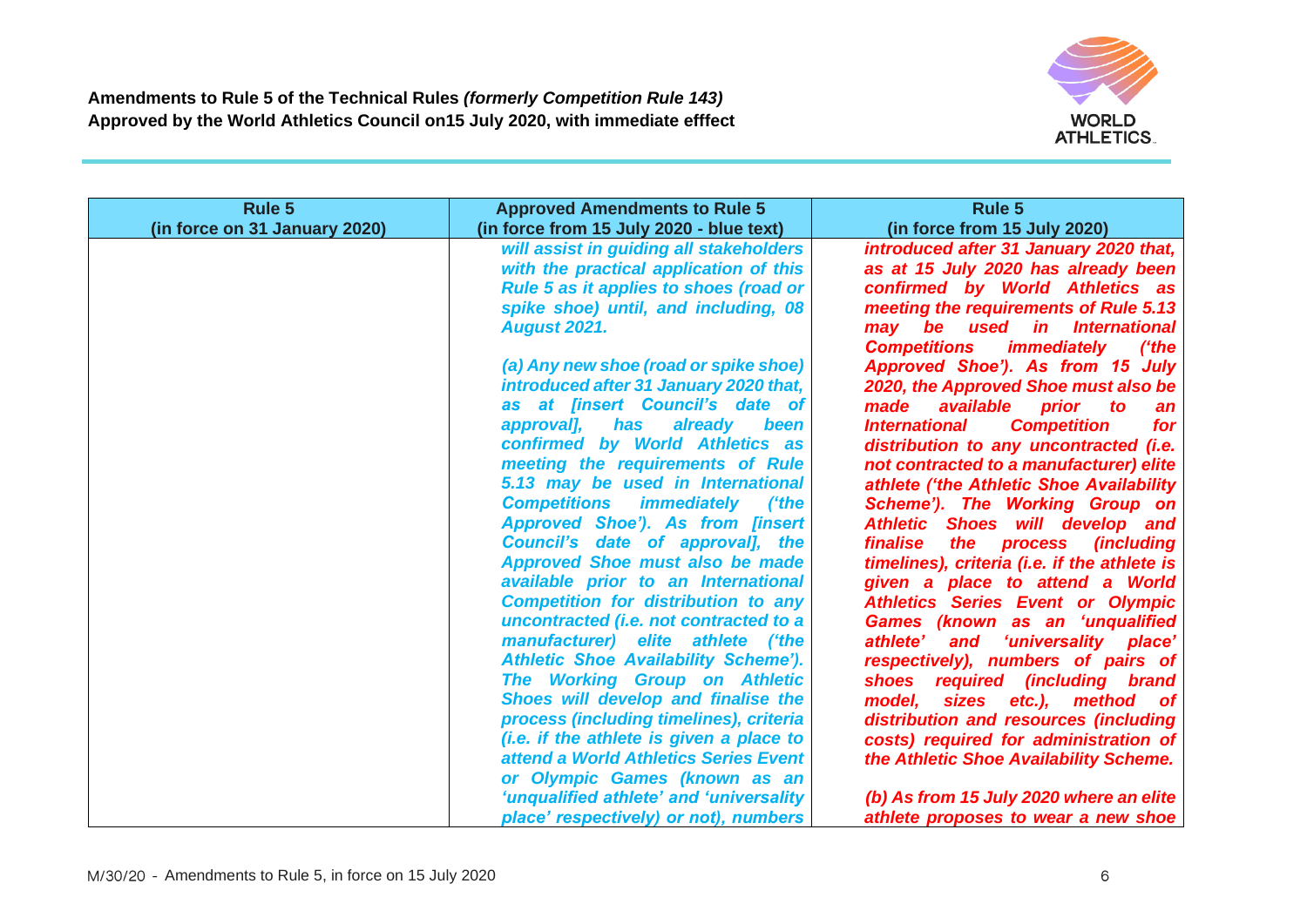

| Rule 5                        | <b>Approved Amendments to Rule 5</b>                                                                                                                                                                                                                                                                                                                                                                                                                                                                                                                                                                                                                                                                                                                                                                                                            | <b>Rule 5</b>                                                                                                                                                                                                                                                                                                                                                                                                                                                                                                                                                                                                                                                                                                                                                                                                                                                                                  |
|-------------------------------|-------------------------------------------------------------------------------------------------------------------------------------------------------------------------------------------------------------------------------------------------------------------------------------------------------------------------------------------------------------------------------------------------------------------------------------------------------------------------------------------------------------------------------------------------------------------------------------------------------------------------------------------------------------------------------------------------------------------------------------------------------------------------------------------------------------------------------------------------|------------------------------------------------------------------------------------------------------------------------------------------------------------------------------------------------------------------------------------------------------------------------------------------------------------------------------------------------------------------------------------------------------------------------------------------------------------------------------------------------------------------------------------------------------------------------------------------------------------------------------------------------------------------------------------------------------------------------------------------------------------------------------------------------------------------------------------------------------------------------------------------------|
| (in force on 31 January 2020) | (in force from 15 July 2020 - blue text)                                                                                                                                                                                                                                                                                                                                                                                                                                                                                                                                                                                                                                                                                                                                                                                                        | (in force from 15 July 2020)                                                                                                                                                                                                                                                                                                                                                                                                                                                                                                                                                                                                                                                                                                                                                                                                                                                                   |
|                               | of pairs of shoes required (including<br>brand model, sizes etc.), method of<br>distribution and resources (including<br>costs) required for administration of<br>the Athletic<br><b>Shoe</b><br><b>Availability</b><br><b>Scheme.</b><br>(b) As from [insert Council's the date<br>of approval] where an elite athlete<br>proposes to wear a new shoe (road or<br>spike shoe) in an International<br><b>Competition, the athlete (or their</b><br>representative) must submit to World<br>Athletics the specification (i.e. size,<br>dimensions, sole thickness, structure<br>etc.) of that new shoe; confirm if the<br>new shoe is to be customised in any<br>way. After reviewing this information,<br><b>World Athletics may request that</b><br>samples of the shoe be submitted by<br><i>manufacturer</i><br>for<br>further<br><i>the</i> | (road or spike shoe) in an International<br>Competition, the athlete (or their<br>representative) must submit to World<br>Athletics the specification (i.e. size,<br>dimensions, sole thickness, structure<br>etc.) of that new shoe; confirm if the<br>new shoe is to be customised in any<br>way. After reviewing this information,<br><b>World Athletics may request that</b><br>samples of the shoe be submitted by<br>manufacturer<br>for<br><i>further</i><br>the<br>examination. If the shoe is requested<br>for further investigation,<br><b>World</b><br>Athletics will use reasonable efforts to<br>complete its examination as soon as<br>practicable (if possible, within 30 days<br>of receipt of the shoe by World<br><b>Athletics).</b><br>The shoe<br>must be<br>confirmed by World Athletics as<br>meeting the requirements of Rule 5.13<br>prior to use in the International |
|                               | examination. If the shoe is requested<br>for further investigation, World<br>Athletics will use reasonable efforts<br>to complete its examination as soon<br>as practicable (if possible, within 30<br>days of receipt of the shoe by World<br>Athletics). The shoe must be<br>confirmed by World Athletics as<br>meeting the requirements of Rule                                                                                                                                                                                                                                                                                                                                                                                                                                                                                              | <b>Competition.</b><br>(c) As from 15 July 2020 where an elite<br>athlete proposes to wear a new shoe<br>(road or spike shoe) in an International<br><b>Competition and it has been approved</b><br>in accordance with paragraph (b)<br>athlete<br>the<br>above.<br>$($ or<br>their<br>representative) must submit to World                                                                                                                                                                                                                                                                                                                                                                                                                                                                                                                                                                    |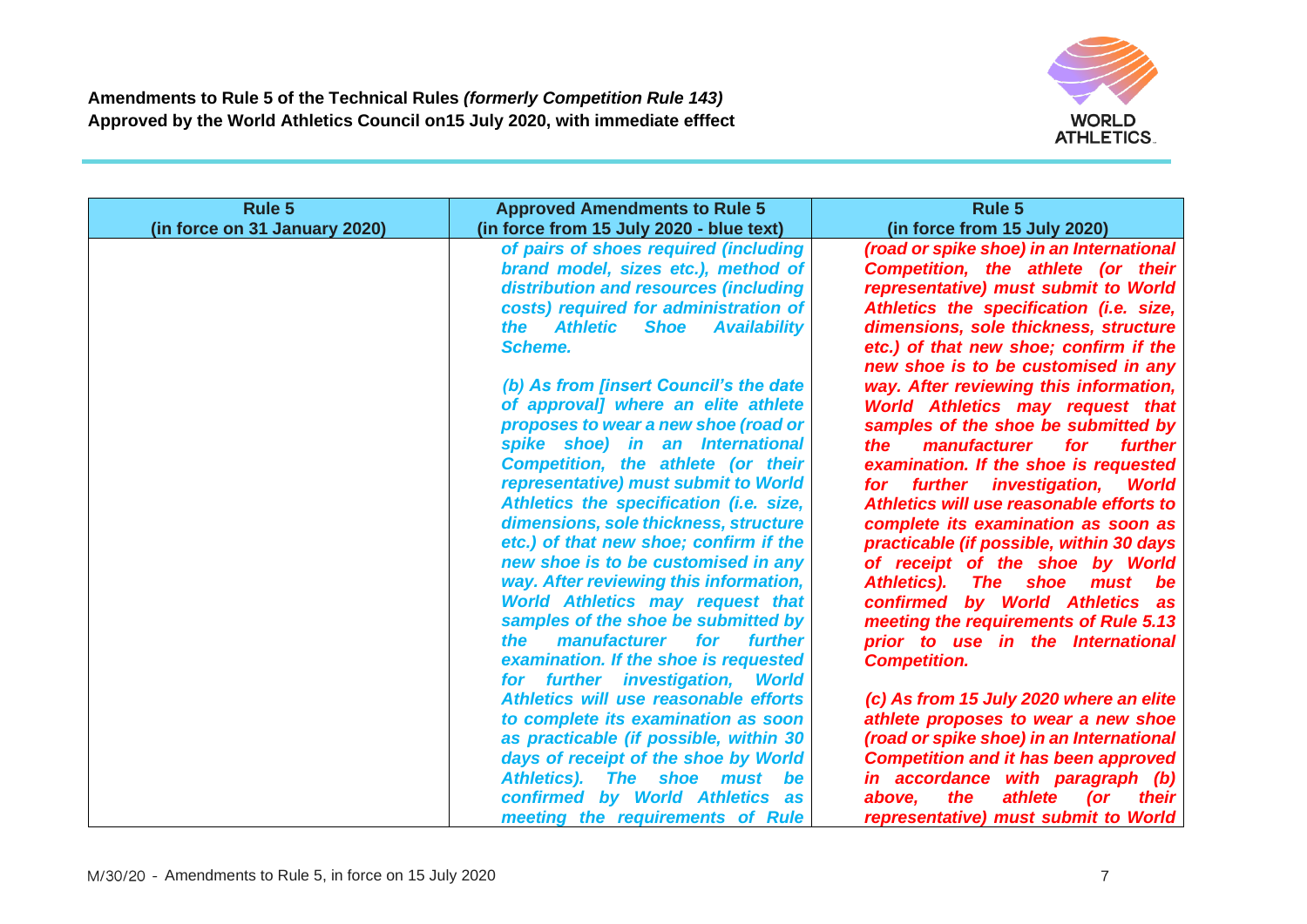

| Rule 5                        | <b>Approved Amendments to Rule 5</b>                                                                                                                                                                                                                                                                                                                                                                                   | Rule 5                                                                                                                                                                                                                                                                                                                                                                                    |
|-------------------------------|------------------------------------------------------------------------------------------------------------------------------------------------------------------------------------------------------------------------------------------------------------------------------------------------------------------------------------------------------------------------------------------------------------------------|-------------------------------------------------------------------------------------------------------------------------------------------------------------------------------------------------------------------------------------------------------------------------------------------------------------------------------------------------------------------------------------------|
| (in force on 31 January 2020) | (in force from 15 July 2020 - blue text)<br>5.13 prior to use in the International<br><b>Competition.</b>                                                                                                                                                                                                                                                                                                              | (in force from 15 July 2020)<br>Athletics information that confirms<br>that the manufacturer will make the<br>new shoe available to the Athletic                                                                                                                                                                                                                                          |
|                               | (c) As from [insert Council's the date<br>of approval] where an elite athlete<br>proposes to wear a new shoe (road or<br>spike shoe) in an International<br><b>Competition and it</b><br>has<br>been                                                                                                                                                                                                                   | <b>Shoe Availability Scheme along with</b><br>supporting information concerning<br>numbers of pairs of shoes (including<br>brand model, sizes etc.).                                                                                                                                                                                                                                      |
|                               | with<br>approved in accordance<br>paragraph (b) above, the athlete (or<br>their representative) must submit to<br><b>World Athletics information that</b><br>confirms that the manufacturer will<br>make the new shoe available to the<br><b>Athletic Shoe Availability Scheme</b><br>along with supporting information<br>concerning numbers of pairs of<br>shoes (including brand model, sizes<br>$etc.$ ).          | (d) Subject to compliance with<br>paragraphs (b) and (c) above, any new<br>shoe (road or spike shoe) introduced<br>on or after 15 July 2020 may be used<br>in an International Competition after it<br>has been made available via the<br><b>Athletic Shoe Availability Scheme</b><br>prior to the International Competition<br>where the elite athlete proposes to<br>wear the new shoe. |
|                               | (d) Subject to compliance with<br>paragraphs (b) and (c) above, any<br>new shoe (road or spike shoe)<br>introduced on or after [insert date of<br>Council approval] may be used in an<br><b>International Competition after it has</b><br>been made available via the Athletic<br><b>Shoe Availability Scheme prior to the</b><br><b>International Competition where the</b><br>elite athlete proposes to wear the new | (e) Any shoe that does not meet the<br>above requirements is deemed a<br>prototype and may not be used in<br>competition. For the avoidance of<br>doubt, the opening paragraphs of<br>Rule 5.2 and Rule 5.2.1, 5.3, 5.4, 5.6<br>and 5.13 apply during the transition<br>period described in this note.                                                                                    |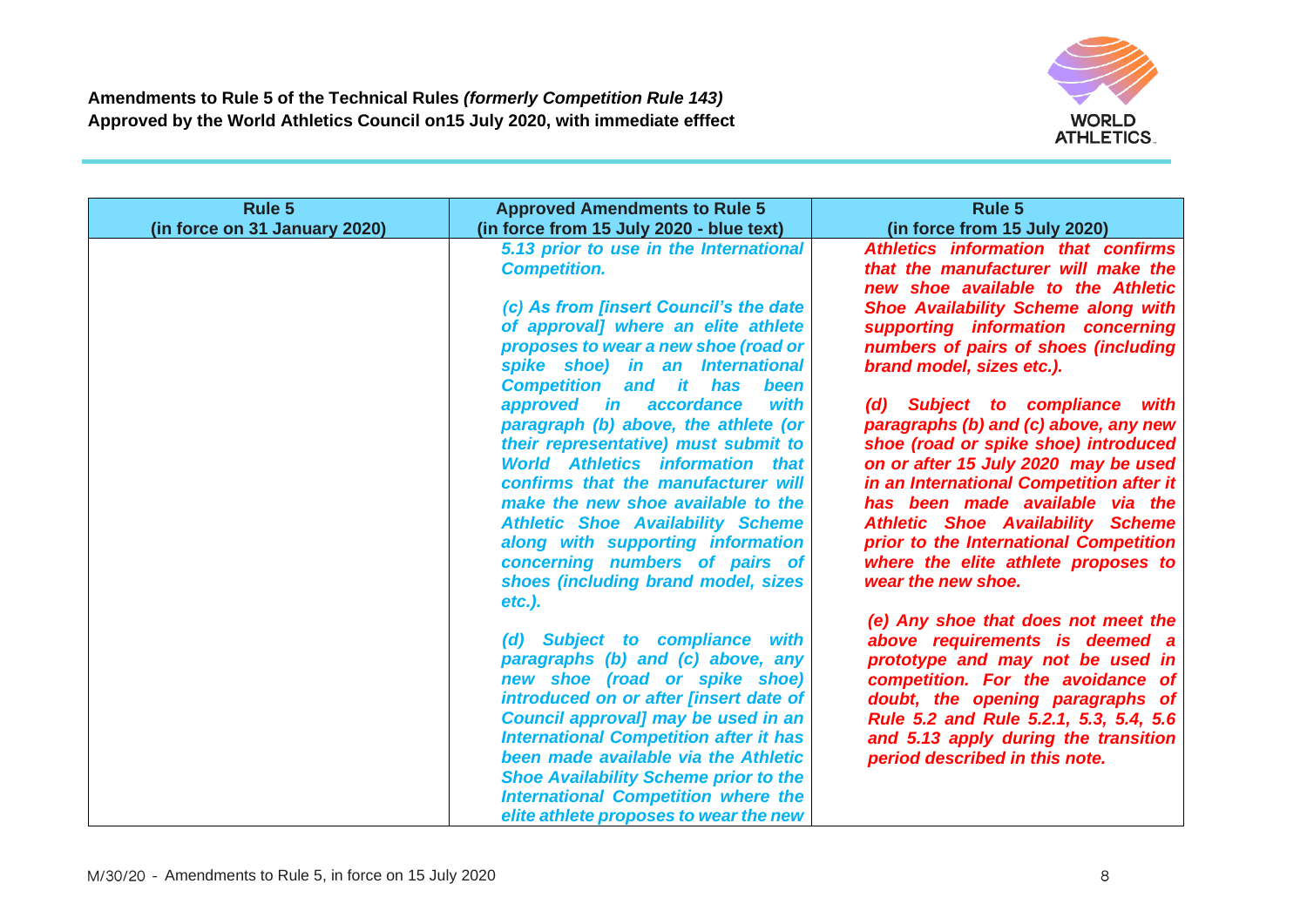

|     | <b>Rule 5</b><br>(in force on 31 January 2020)                                                                                                                                                                                                                                                |     | <b>Approved Amendments to Rule 5</b><br>(in force from 15 July 2020 - blue text)                                                                                                                                                                                                                                 |     | <b>Rule 5</b><br>(in force from 15 July 2020)                                                                                                                                                                                                                                                                      |
|-----|-----------------------------------------------------------------------------------------------------------------------------------------------------------------------------------------------------------------------------------------------------------------------------------------------|-----|------------------------------------------------------------------------------------------------------------------------------------------------------------------------------------------------------------------------------------------------------------------------------------------------------------------|-----|--------------------------------------------------------------------------------------------------------------------------------------------------------------------------------------------------------------------------------------------------------------------------------------------------------------------|
|     |                                                                                                                                                                                                                                                                                               |     | shoe.<br>(e) Any shoe that does not meet the<br>above requirements is deemed a<br>prototype and may not be used in<br>competition. For the avoidance of<br>doubt, the opening paragraphs in<br>Rule 5.2 and Rules 5.2.1, 5.3, 5.4, 5.6<br>and 5.13 apply during the transition<br>period described in this note. |     |                                                                                                                                                                                                                                                                                                                    |
|     | <b>Number of Spikes</b>                                                                                                                                                                                                                                                                       |     | <b>Number of Spikes</b>                                                                                                                                                                                                                                                                                          |     | <b>Number of Spikes</b>                                                                                                                                                                                                                                                                                            |
| 5.3 | The sole and heel of the shoes <b>may</b> be<br>so constructed as to provide for the use<br>of up to 11 spikes. Any number of spikes<br>up to 11 may be used but the number of<br>spike positions shall not exceed 11.                                                                        | 5.3 | The sole and heel of the shoes<br>(including the part beneath the<br>athlete's heel) may be so constructed<br>as to provide for the use of up to 11<br>spikes. Any number of spikes up to 11<br>may be used but the number of spike<br>positions shall not exceed 11.                                            | 5.3 | The sole of the <b>shoe (including the part</b><br>beneath the athlete's heel) may be so<br>constructed as to provide for the use of<br>up to 11 spikes. Any number of spikes up<br>to 11 may be used but the number of<br>spike positions shall not exceed 11.                                                    |
|     | <b>Dimensions of Spikes</b>                                                                                                                                                                                                                                                                   |     | <b>Dimensions of Spikes</b>                                                                                                                                                                                                                                                                                      |     | <b>Dimensions of Spikes</b>                                                                                                                                                                                                                                                                                        |
| 5.4 | That part of each spike which projects<br>from the sole or the heel shall not<br>exceed 9mm except in the High Jump<br>and Javelin Throw, where it shall not<br>exceed 12mm. The spike must be so<br>constructed that it will, at least for the<br>half of its length closest to the tip, fit | 5.4 | That part of each spike which projects<br>from the sole or the heel shall not<br>exceed 9mm except in the High Jump<br>and Javelin Throw, where it shall not<br>exceed 12mm. The spike must be so<br>constructed that it will, at least for the<br>half of its length closest to the tip, fit                    |     | 5.4 That part of each spike which projects from<br>the sole or the heel shall not exceed 9mm<br>except in the High Jump and Javelin<br>Throw, where it shall not exceed 12mm.<br>The spike must be so constructed that it<br>will, at least for the half of its length<br>closest to the tip, fit through a square |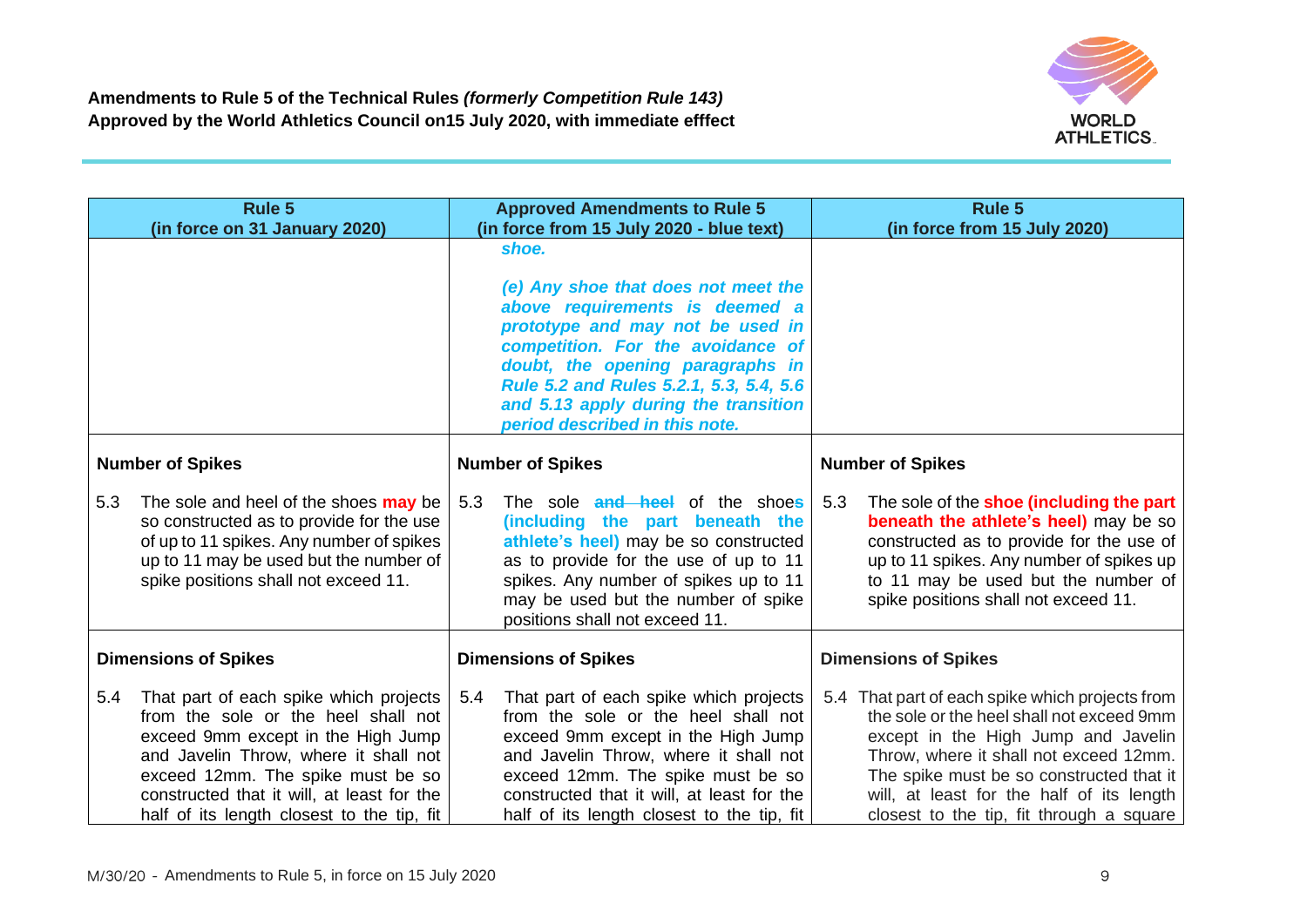

|     | <b>Rule 5</b>                                                                                                                                                                                                                                                                                                                                                              | <b>Approved Amendments to Rule 5</b>                                                                                                                                                                                                                                                                                                                         | <b>Rule 5</b>                                                                                                                                                                                                                                                                                                                                                                                      |
|-----|----------------------------------------------------------------------------------------------------------------------------------------------------------------------------------------------------------------------------------------------------------------------------------------------------------------------------------------------------------------------------|--------------------------------------------------------------------------------------------------------------------------------------------------------------------------------------------------------------------------------------------------------------------------------------------------------------------------------------------------------------|----------------------------------------------------------------------------------------------------------------------------------------------------------------------------------------------------------------------------------------------------------------------------------------------------------------------------------------------------------------------------------------------------|
|     | (in force on 31 January 2020)                                                                                                                                                                                                                                                                                                                                              | (in force from 15 July 2020 - blue text)                                                                                                                                                                                                                                                                                                                     | (in force from 15 July 2020)                                                                                                                                                                                                                                                                                                                                                                       |
|     | through a square sided 4mm gauge. If<br>the track manufacturer or the stadium<br>operator mandates a lesser maximum,<br>this shall be applied.                                                                                                                                                                                                                             | through a square sided 4mm gauge. If<br>the track manufacturer or the stadium<br>operator mandates a lesser maximum,<br>or disallows the use of certain shape<br>spikes, this shall be applied.                                                                                                                                                              | sided 4mm gauge. If the<br>track<br>manufacturer or the stadium operator<br>mandates a lesser maximum, or<br>disallows the use of certain shape<br>spikes, this shall be applied.                                                                                                                                                                                                                  |
|     | Note (i): The surface must be suitable<br>for accepting the spikes permitted under<br>this Rule.<br>Note<br>(ii):<br>For<br>Cross<br>Country                                                                                                                                                                                                                               | Note (i): The surface must be suitable<br>for accepting the spikes permitted under<br>this Rule.                                                                                                                                                                                                                                                             | Note (i): The surface must be suitable for<br>accepting the spikes permitted under this<br>Rule.                                                                                                                                                                                                                                                                                                   |
|     | competitions, the specific regulations or<br>the Technical Delegates may allow an<br>increased length of the sizes of the<br>spikes of the shoes depending on the<br>surface.                                                                                                                                                                                              | Cross<br><b>Note</b><br>(ii):<br>For<br>Country<br>competitions, the specific regulations or<br>the Technical Delegates may allow an<br>increased length of the sizes of the<br>spikes of the shoes depending on the<br>surface.                                                                                                                             | <b>Note</b><br>(ii):<br>For<br>Cross<br>Country<br>competitions, the specific regulations or<br>the Technical Delegates may allow an<br>increased length of the sizes of the<br>spikes of the shoes depending on the<br>surface.                                                                                                                                                                   |
|     | The Sole and the Heel                                                                                                                                                                                                                                                                                                                                                      | The Sole and the Heel                                                                                                                                                                                                                                                                                                                                        | <b>The Sole</b>                                                                                                                                                                                                                                                                                                                                                                                    |
| 5.5 | The sole and/or the heel of the shoe<br>may have grooves, ridges, indentations<br>protuberances, provided these<br>or<br>features are constructed of the same or<br>similar material to the basic sole itself.<br>In the High Jump and Long Jump, the<br>sole shall have a maximum thickness of<br>13mm, save that in High Jump, the<br>sole beneath the heal shall have a | 5.5<br>The sole <b>and/or the heel</b> of the shoe<br>(including the part beneath the<br>athlete's heel) may have grooves,<br>ridges, indentations or protuberances,<br>provided these features are constructed<br>of the same or similar material to the<br>basic sole itself. The maximum<br>thickness of the sole of the shoe is<br>set out at Rule 5.13. | The sole of the shoe (including the part<br>5.5<br>beneath the athlete's heel) may have<br>indentations<br>ridges,<br>grooves,<br><b>or</b><br>protuberances, provided these features<br>are constructed of the same or similar<br>material to the basic sole itself. The<br>maximum thickness of the sole of the<br>shoe is set out at Rule 5.13.<br>Note (i): The thickness of the sole shall be |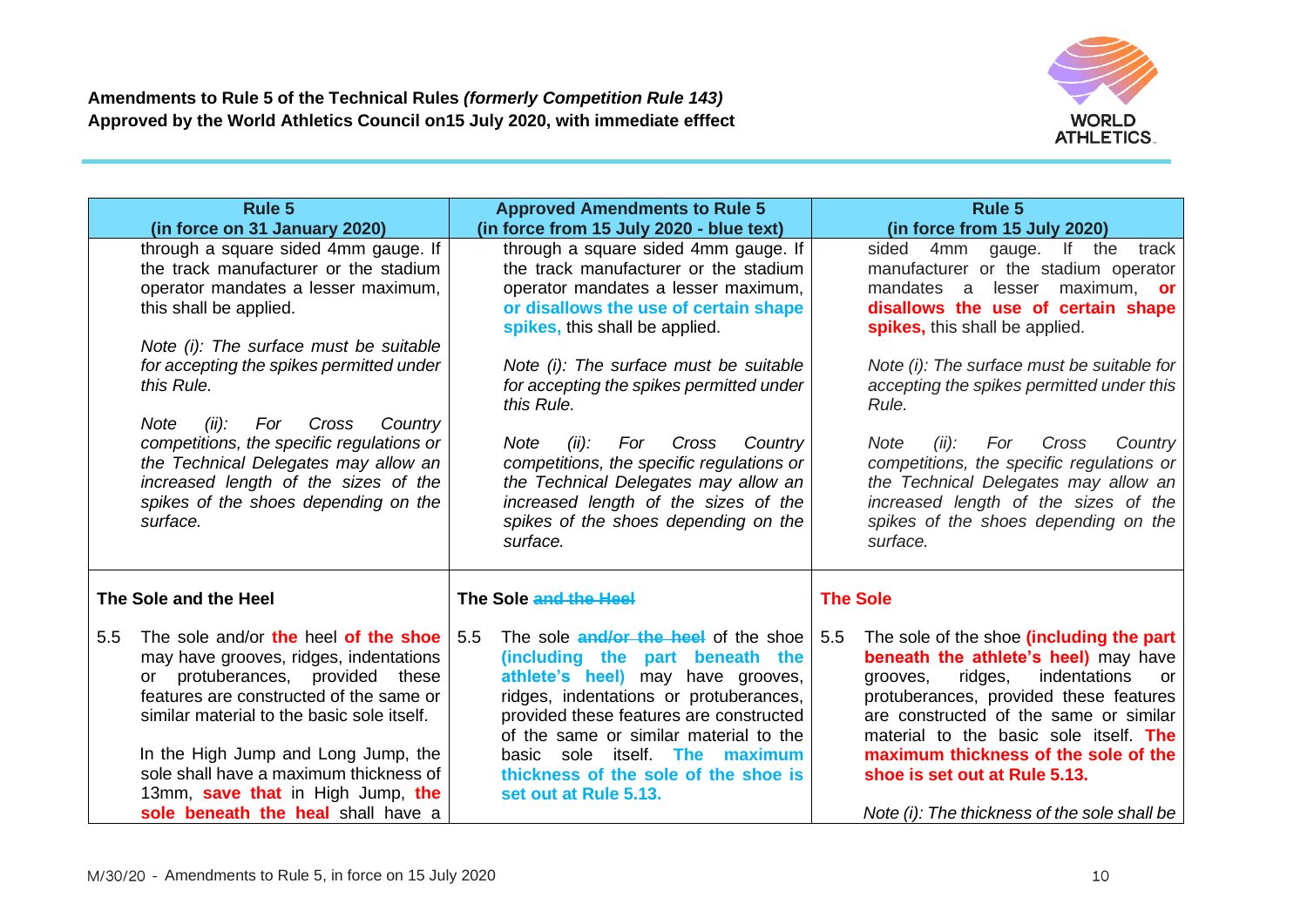

| Rule 5                                                                             | <b>Approved Amendments to Rule 5</b>                  | Rule 5                                                                              |
|------------------------------------------------------------------------------------|-------------------------------------------------------|-------------------------------------------------------------------------------------|
| (in force on 31 January 2020)                                                      | (in force from 15 July 2020 - blue text)              | (in force from 15 July 2020)                                                        |
| maximum thickness of 19mm. Subject                                                 |                                                       | measured when the shoe is not being                                                 |
| to Rule 5.13, in all other events, the                                             | In the High Jump and Long Jump, the                   | worn, at the centre of the <b>athlete's</b>                                         |
| sole and/or heel may be of any                                                     | sole shall have a maximum thickness of                | forefoot and the centre of the <b>athlete's</b>                                     |
| thickness.                                                                         | 13mm, save that in High Jump, the sole                | <b>heel</b> as the distance between the inside                                      |
|                                                                                    | beneath the heal shall have a maximum                 | top side and the outside under side that                                            |
| Note (i): The thickness of the sole shall                                          | thickness of 19mm. Subject to                         | contacts the ground, including the above-                                           |
| be measured when the shoe is not                                                   | 5.13, in all other events, the sole and/or            | mentioned features and also including                                               |
| being worn, at the centre of the<br>forefoot and the centre of the heal as         | heel may be of any thickness.                         | any kind or form of loose inner sole or                                             |
| the distance between the inside top side                                           | Note (i): The thickness of the sole shall             | other appliance or insert. See Figure (a)<br>below:                                 |
| and the outside under side that                                                    | be measured when the shoe is not being                | Figure (a) $-$ Measuring the thickness of                                           |
| contacts the ground, including the                                                 | worn, at the centre of the athlete's                  | the sole                                                                            |
| above-mentioned features and <b>also</b>                                           | forefoot and the centre of the heal                   |                                                                                     |
| including any kind or form of loose inner                                          | athlete's heel as the distance between                |                                                                                     |
| sole or other appliance or insert. See                                             | the inside top side and the outside under             |                                                                                     |
| Figure (a) below:                                                                  | side that contacts the ground, including              |                                                                                     |
| Figure (a) - Measuring the thickness                                               | the above-mentioned features and also                 |                                                                                     |
| of the sole                                                                        | including any kind or form of loose inner             |                                                                                     |
|                                                                                    | sole or other appliance or insert. See                |                                                                                     |
|                                                                                    | Figure (a) below:                                     | Note (ii): The centre of the <b>athlete's</b>                                       |
|                                                                                    |                                                       | forefoot is the centre point of the shoe at                                         |
|                                                                                    | Figure $(a)$ – Measuring the thickness of<br>the sole | 75% of its internal length. The centre of                                           |
|                                                                                    |                                                       | the <b>athlete's</b> heel is the centre point of                                    |
|                                                                                    |                                                       | the shoe at 12% of its internal length. See                                         |
|                                                                                    |                                                       | Figure (b), below. For a standard sample                                            |
| Note (ii): The centre of the forefoot is<br>the centre point of the shoe at 75% of |                                                       | unisex size 42 (EUR), the centre of the                                             |
| its internal length. The centre of the                                             |                                                       | athlete's forefoot will be the centre point<br>of the shoe approximately 203mm from |
| heel is the centre point of the shoe at                                            |                                                       | the inside back of the shoe, and the                                                |
| 12% of its internal length. See Figure                                             |                                                       | centre of the <b>athlete's</b> heel will be the                                     |
|                                                                                    |                                                       |                                                                                     |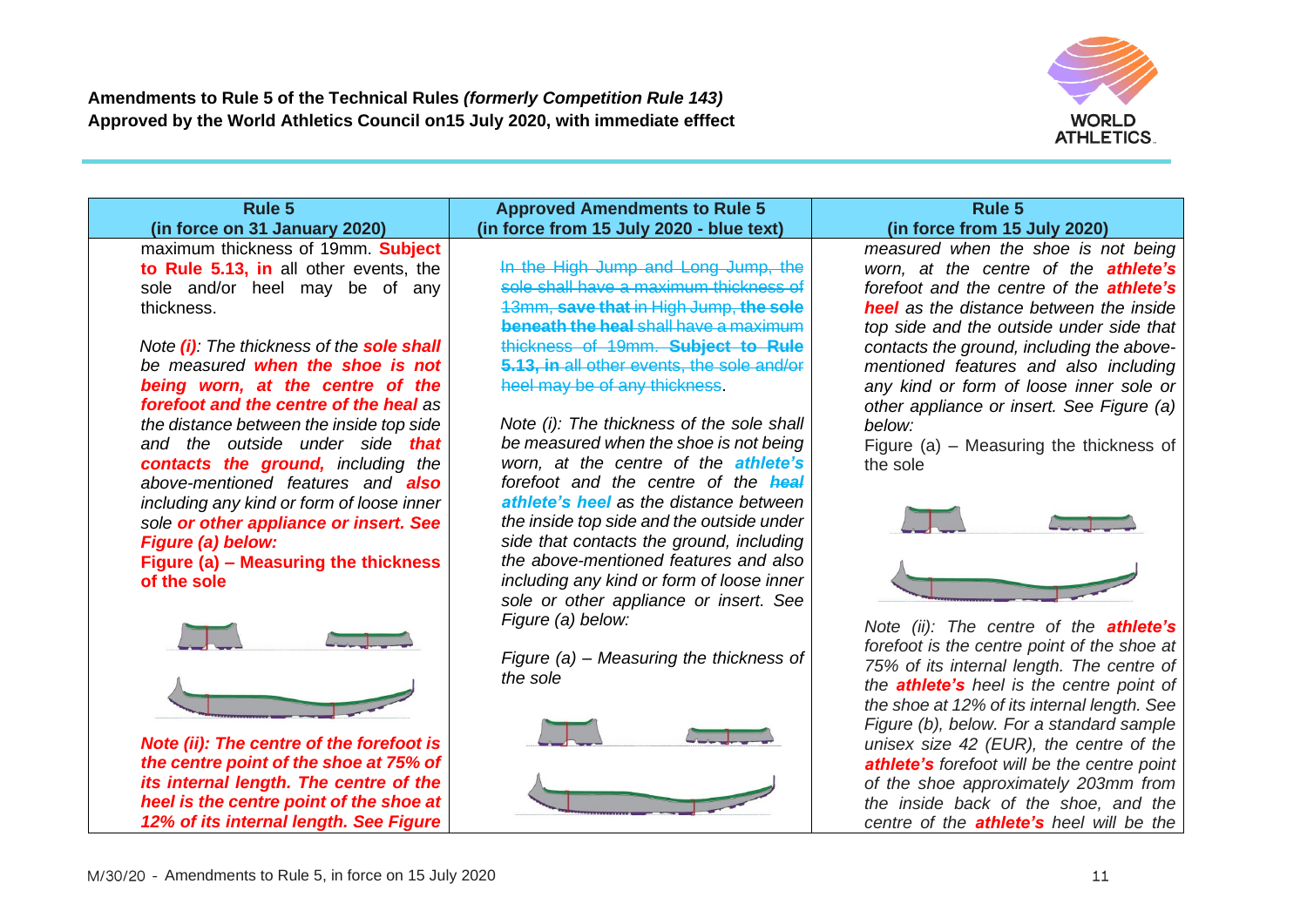

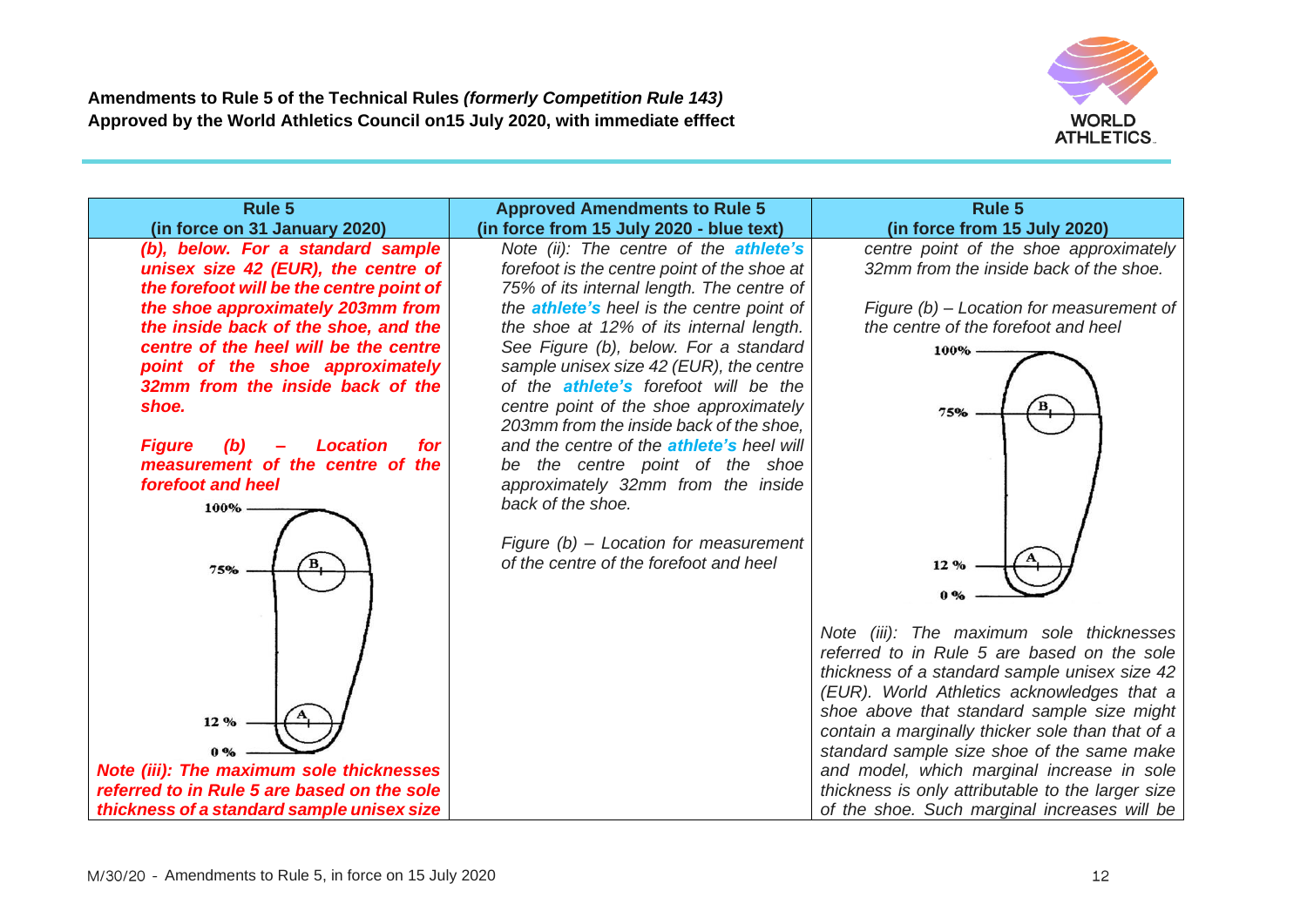

| Rule 5<br>(in force on 31 January 2020)                                                                                                                                           | <b>Approved Amendments to Rule 5</b><br>(in force from 15 July 2020 - blue text)               | <b>Rule 5</b><br>(in force from 15 July 2020)                              |
|-----------------------------------------------------------------------------------------------------------------------------------------------------------------------------------|------------------------------------------------------------------------------------------------|----------------------------------------------------------------------------|
| 42 (EUR). World Athletics acknowledges<br>that a shoe above that standard sample<br>size might contain a marginally thicker                                                       | 100%                                                                                           | disregarded for the purposes of confirming<br>compliance with these Rules. |
| sole than that of a standard sample size<br>shoe of the same make and model, which<br>marginal increase in sole thickness is only<br>attributable to the larger size of the shoe. | 75%                                                                                            |                                                                            |
| marginal<br><i>increases</i><br>will<br><b>Such</b><br>be<br>disregarded for the purposes<br>of<br>confirming compliance with these Rules.                                        |                                                                                                |                                                                            |
|                                                                                                                                                                                   | 12%<br>0%                                                                                      |                                                                            |
|                                                                                                                                                                                   | Note (iii): The maximum sole thicknesses<br>referred to in Rule 5 are based on the sole        |                                                                            |
|                                                                                                                                                                                   | thickness of a standard sample unisex size 42                                                  |                                                                            |
|                                                                                                                                                                                   | (EUR). World Athletics acknowledges that a                                                     |                                                                            |
|                                                                                                                                                                                   | shoe above that standard sample size might                                                     |                                                                            |
|                                                                                                                                                                                   | contain a marginally thicker sole than that of a<br>standard sample size shoe of the same make |                                                                            |
|                                                                                                                                                                                   | and model, which marginal increase in sole                                                     |                                                                            |
|                                                                                                                                                                                   | thickness is only attributable to the larger size                                              |                                                                            |
|                                                                                                                                                                                   | of the shoe. Such marginal increases will be                                                   |                                                                            |
|                                                                                                                                                                                   | disregarded for the purposes of confirming<br>compliance with these Rules.                     |                                                                            |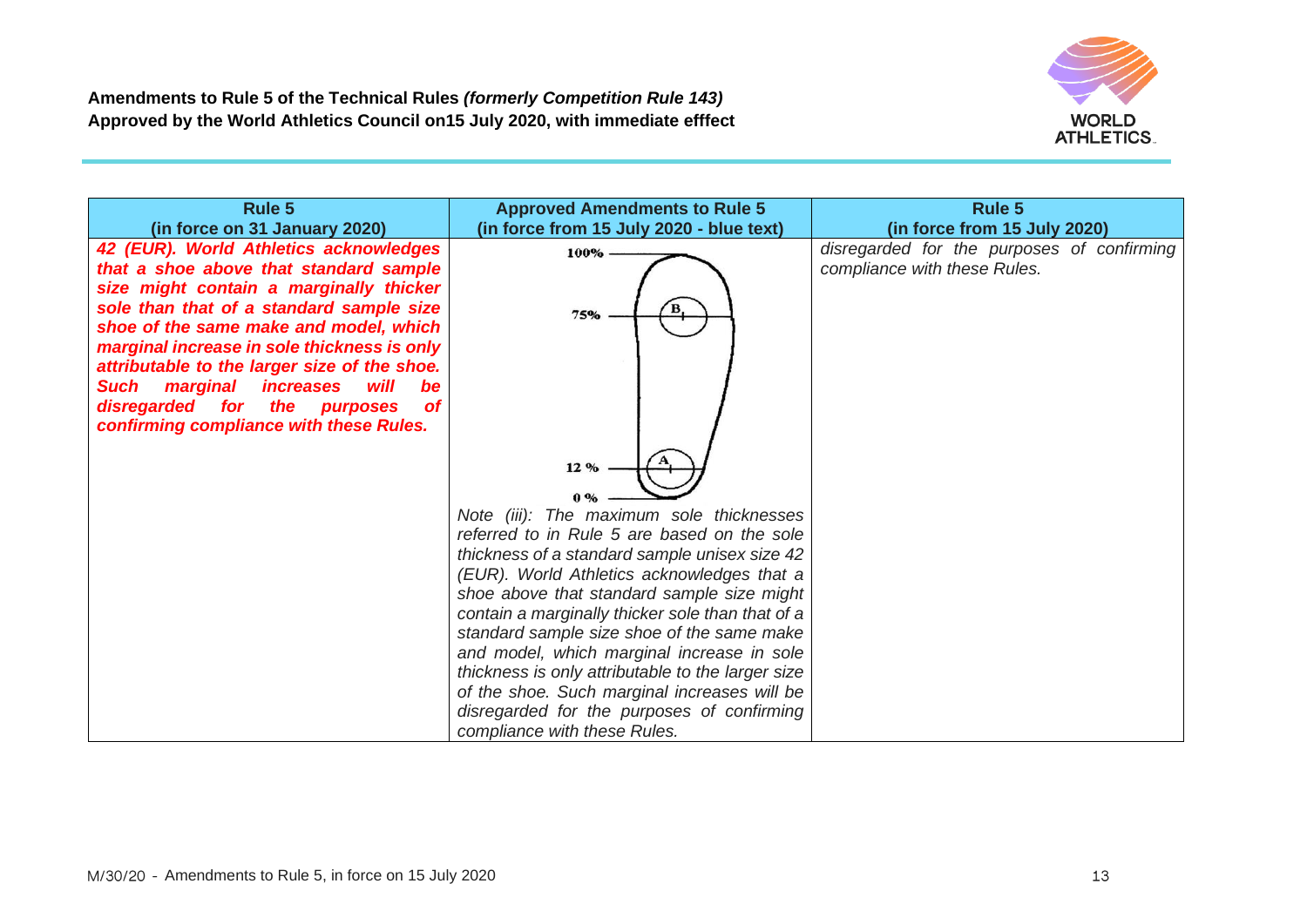

| Rule 5<br>(in force on 31 January 2020)                                                                                                                                                                                                                                                                         | <b>Approved Amendments to Rule 5</b><br>(in force from 15 July 2020 - blue text)                                                                                                                                                                                                                                                                            | Rule 5<br>(in force from 15 July 2020)                                                                                                                                                                                                                                                                                                       |  |
|-----------------------------------------------------------------------------------------------------------------------------------------------------------------------------------------------------------------------------------------------------------------------------------------------------------------|-------------------------------------------------------------------------------------------------------------------------------------------------------------------------------------------------------------------------------------------------------------------------------------------------------------------------------------------------------------|----------------------------------------------------------------------------------------------------------------------------------------------------------------------------------------------------------------------------------------------------------------------------------------------------------------------------------------------|--|
| <b>Moratorium</b>                                                                                                                                                                                                                                                                                               | <b>Moratorium</b>                                                                                                                                                                                                                                                                                                                                           | <b>Moratorium</b>                                                                                                                                                                                                                                                                                                                            |  |
| 5.13<br>further<br><b>Until</b><br>notice.<br>unless<br>specifically<br>agreed<br><b>World</b><br>by<br>Athletics in writing, any shoe used<br>in competition:                                                                                                                                                  | 5.13<br>Until further notice, unless specifically<br>agreed by World Athletics in writing,<br>any shoe used in competition:                                                                                                                                                                                                                                 | 5.13<br>Until further notice, unless specifically<br>agreed by World Athletics in writing, any<br>shoe used in competition:                                                                                                                                                                                                                  |  |
| 5.13.1<br>(save for where Rule<br>5.13.2 applies) must not<br>contain more than one<br>rigid plate or blade made<br>from carbon fibre<br>or<br>with<br>another<br>material<br><b>similar</b><br>properties<br><b>or</b><br>producing similar effects,<br>whether that plate runs<br>the full length of the shoe | 5.13.1<br><b>(save except for where</b><br>Rule 5.13.2 applies) must<br>not contain more than one<br>rigid plate or blade made<br>from carbon fibre or another<br>with<br>similar<br>material<br>producing<br>properties<br>or<br>similar effects, whether that<br>plate runs the full length of<br>the shoe or only part of the<br>length of the shoe; and | 5.13.1<br>(except where Rule 5.13.2)<br>applies) must not contain<br>more than one rigid plate or<br>blade made from carbon fibre<br>or another material<br>with<br>similar<br>properties<br>or<br>similar<br>effects,<br>producing<br>whether that plate runs the full<br>length of the shoe or only part<br>of the length of the shoe; and |  |
| or only part of the length<br>of the shoe; and<br>5.13.2<br>contain<br>may<br>one<br>additional rigid plate or<br>mechanism only<br>other<br>where used solely to                                                                                                                                               | 5.13.2<br>may contain one additional<br>rigid<br>plate<br>other<br><b>or</b><br>mechanism only where used<br>solely to attach spikes to the<br>outer underside of the shoe:<br>and                                                                                                                                                                          | 5.13.2<br>may contain one additional<br>rigid<br>plate<br>other<br>or<br>mechanism only where used<br>solely to attach spikes to the<br>outer underside of the shoe;<br>and<br>5.13.3<br>must have a sole with a                                                                                                                             |  |
| attach spikes to the outer<br>underside of the shoe;<br>and<br>5.13.3<br>must have a sole with a                                                                                                                                                                                                                | 5.13.3<br>must have a sole with a<br>maximum thickness as set<br>out in the table below of no<br>more than 40mm (save<br>that<br>that-<br><del>shoe</del><br>any                                                                                                                                                                                            | maximum thickness as set<br>out in the table below.<br>[insert table below]                                                                                                                                                                                                                                                                  |  |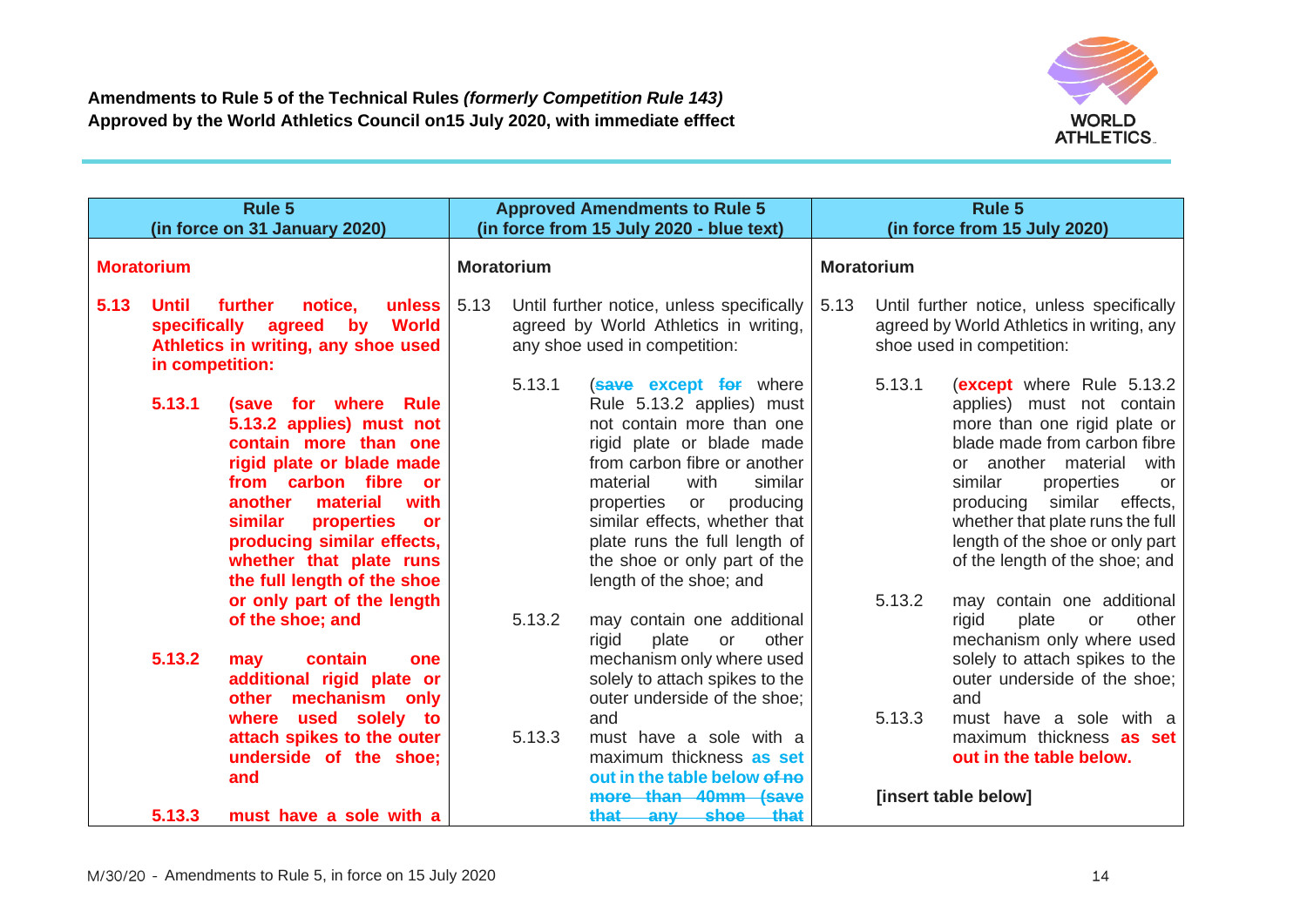

| Rule 5                                   | <b>Approved Amendments to Rule 5</b>           | <b>Rule 5</b>                                  |
|------------------------------------------|------------------------------------------------|------------------------------------------------|
| (in force on 31 January 2020)            | (in force from 15 July 2020 - blue text)       | (in force from 15 July 2020)                   |
| maximum thickness of no                  | contains spikes must have                      | Note <i>(i)</i> : The one rigid plate or blade |
| more than 40mm (save                     | a sole with a maximum                          | referred to in Rule 5.13.1 may be in           |
| that<br>shoe<br>that<br>any              | thickness of no more than                      | more than one part but those parts must        |
| <b>spikes</b><br>contains<br>must        | 30mm).                                         | be located sequentially, in one plane,         |
| sole<br>with a<br>have<br>$\overline{a}$ |                                                | not in parallel (i.e., not stacked above       |
| maximum thickness of no                  | [insert table below]                           | each other), and must not overlap.             |
| more than 30mm).                         |                                                |                                                |
|                                          | Note (i): See the notes to Rule 5.5            | <b>Note (ii): To assist athletes adjusting</b> |
| Note (i): See the notes to Rule 5.5      | for information about measuremen               | from their current shoes that do not           |
| for information about measurement        | of the shoe sole thickness.                    | meet the sole thickness heights set            |
| of the shoe sole thickness.              |                                                | out in the table to Rule 5.13.3, the           |
|                                          | Note $(i)$ : The one rigid plate or blade      | date for compliance is 1 December              |
| Note (ii): The one rigid plate or blade  | referred to in Rule 5.13.1 may be in           | 2020.                                          |
| referred to in Rule 5.13.1 may be in     | more than one part but those parts             |                                                |
| more than one part but those parts       | must be located sequentially, in one           |                                                |
| must be located sequentially, in one     | plane, not in parallel (i.e., not stacked      |                                                |
| plane, not in parallel (i.e., not        | above each other), and must not                |                                                |
| stacked above each other), and           | overlap.                                       |                                                |
| must not overlap.                        |                                                |                                                |
|                                          | assist athletes<br><b>Note</b><br>(ii):<br>To: |                                                |
|                                          | adjusting from their current shoes             |                                                |
|                                          | that do not meet the sole thickness            |                                                |
|                                          | set out in the table to Rule 5.13.3, the       |                                                |
|                                          | date for compliance is 1 December              |                                                |
|                                          | 2020.                                          |                                                |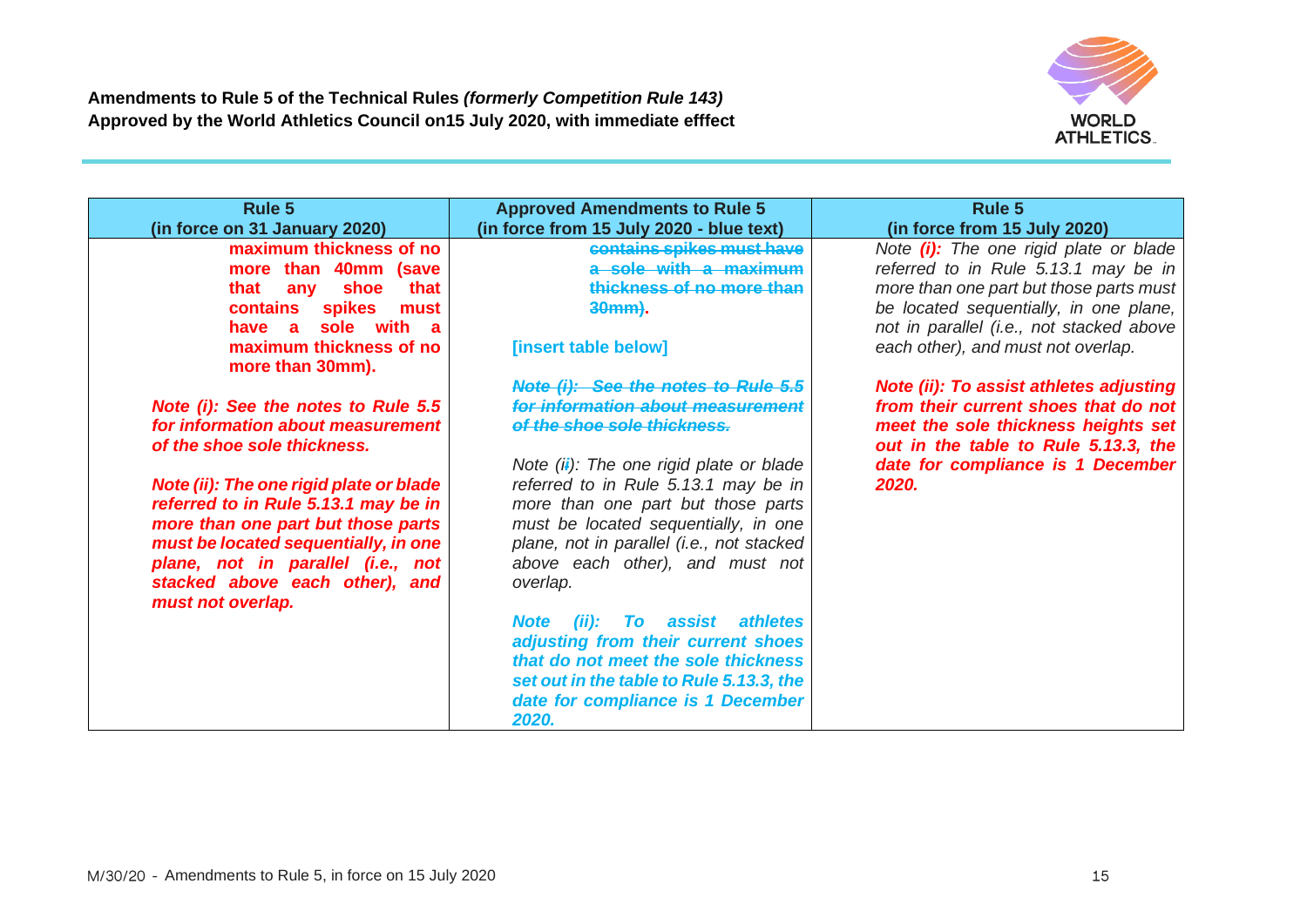

# **Shoe Sole Thickness Table – [to insert at Rule 5.13.3]**

| <b>Event</b>                                                                  | <b>Maximum thickness of the sole</b><br>(as per Rule 5.5, Notes (i), (ii),<br>(iii) and Figures (a) & (b) to Rule<br>5.5, and Rule 5.13.3). | <b>Further Rule Requirement</b>                                                                                                                                                                                                                      |
|-------------------------------------------------------------------------------|---------------------------------------------------------------------------------------------------------------------------------------------|------------------------------------------------------------------------------------------------------------------------------------------------------------------------------------------------------------------------------------------------------|
| <b>Field Events (except Triple Jump)</b>                                      | 20 <sub>mm</sub>                                                                                                                            | Applies to all Throwing Events, and Vertical and Horizontal<br>Jumping Events except the Triple Jump. For all Field Events, the<br>sole at the centre of the athlete's forefoot must not be higher than<br>the sole at centre of the athlete's heel. |
| <b>Triple Jump</b>                                                            | 25 <sub>mm</sub>                                                                                                                            | The sole at the centre of the athlete's forefoot must not be higher<br>than the sole at centre of the athlete's heel.                                                                                                                                |
| <b>Track Events (including hurdle events)</b><br>up to but not including 800m | 20 <sub>mm</sub>                                                                                                                            | For relays the rule applies to the distance of the leg being run by<br>each athlete.                                                                                                                                                                 |
| <b>Track Events from 800m and above</b><br>(including steeplechase events)    | 25 <sub>mm</sub>                                                                                                                            | For relays the rule applies to the distance of the leg being run by<br>each athlete. For Race Walking Events the maximum thickness of<br>the sole is the same as that for Road Events.                                                               |
| <b>Cross Country</b>                                                          | 25 <sub>mm</sub>                                                                                                                            |                                                                                                                                                                                                                                                      |
| <b>Road Events (Running and Race</b><br><b>Walking Events)</b>                | 40 <sub>mm</sub>                                                                                                                            |                                                                                                                                                                                                                                                      |
| <b>Events under Rule 57 of the Technical</b><br><b>Rules</b>                  | <b>Any Thickness</b>                                                                                                                        |                                                                                                                                                                                                                                                      |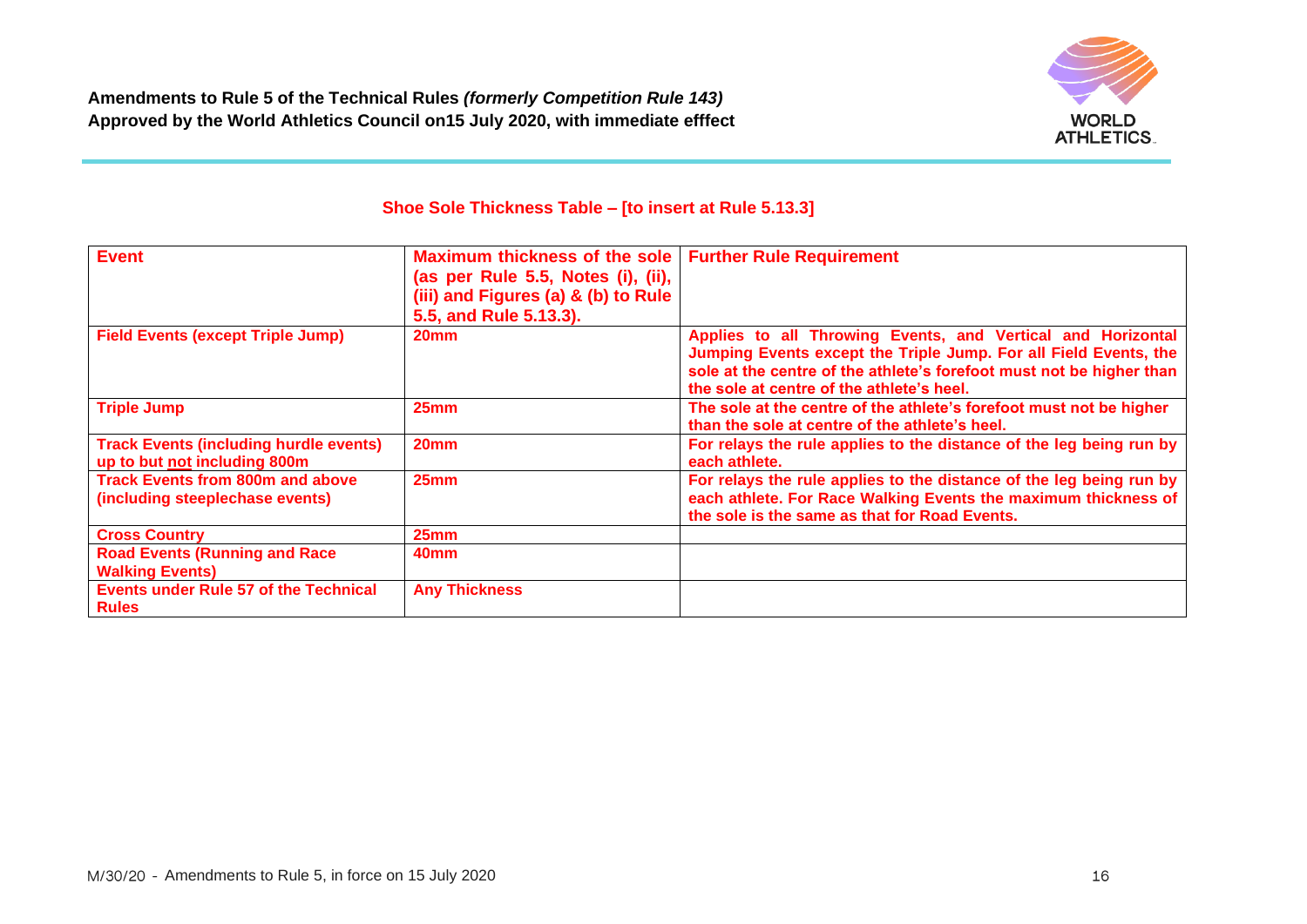

# **Rule 5 of the Technical Rules (in force from 15 July 2020 – amendments in red/ bold font)**

#### **5. (Rule 143) Clothing, Shoes and Athlete Bibs**

#### **Shoes**

**…**

- 5.2 Athletes may compete barefoot or with footwear on one or both feet. The purpose of shoes for competition is to give protection and stability to the feet and a firm grip on the ground. They must not give athletes any unfair assistance or advantage. Any type of shoe must be reasonably available to all in the spirit of the universality of athletics. To meet that requirement, **for** any shoe first introduced after **31 January 2020, the transition note (Note ii.) below shall also apply, any shoe that is first introduced on or after 9 August 2021** may not be used in competition unless and until it has been **available through the [Athletic Shoe Availability Scheme as referenced in Note ii. (a) below.** Any shoe that does not meet this requirement is deemed a prototype and may not be used in competition.
	- 5.2.1 A shoe that meets the criteria set out in this Rule 5 may be customised to suit the characteristic of a particular athlete's foot. **However, one-off shoes** made to order **(i.e. that are only ones of their kind)** to suit the characteristics of an athlete's foot or other requirements are not permitted**.**
	- 5.2.2 Where World Athletics has reason to believe that a type of shoe or specific technology may not comply with the letter or spirit of the Rules, it may refer the shoe or technology for detailed examination and it may prohibit the use of such shoes or technology in competition pending examination.

*Note (i): At least four months prior to an International Competition at which an athlete proposes to wear a shoe that has not previously been used in International Competitions, the athlete (or their representative) must submit to World Athletics the specification (i.e. size, dimensions, sole thickness, structure etc.) of that new shoe; confirm if the new shoe is to be customised in any way; and provide information about the availability of the new shoe on the open retail market (i.e. either in store or online). After reviewing this information World Athletics may request that samples of the shoe be submitted by the manufacturer for further examination. If the shoe is requested for further investigation, World Athletics will use reasonable efforts to complete its examination as soon as practicable (if possible, within 30 days of receipt of the shoe by World Athletics).*

*Note (ii): Transition Period 31 January 2020 to 8 August 2021. This note has been inserted in recognition of the fact that on 15 July 2020 a Working Group on Athletic Shoes has been established by Council which by the end of the year 2020, in collaboration with manufacturers, will review the entirety of this Rule 5 as it applies to shoes by the end of the year 2020. The following*  notes (a) to (e) will assist in quiding all stakeholders with the practical *application of this Rule 5 as it applies to all shoes (road or spike shoe) until and including, 8 August 2021.*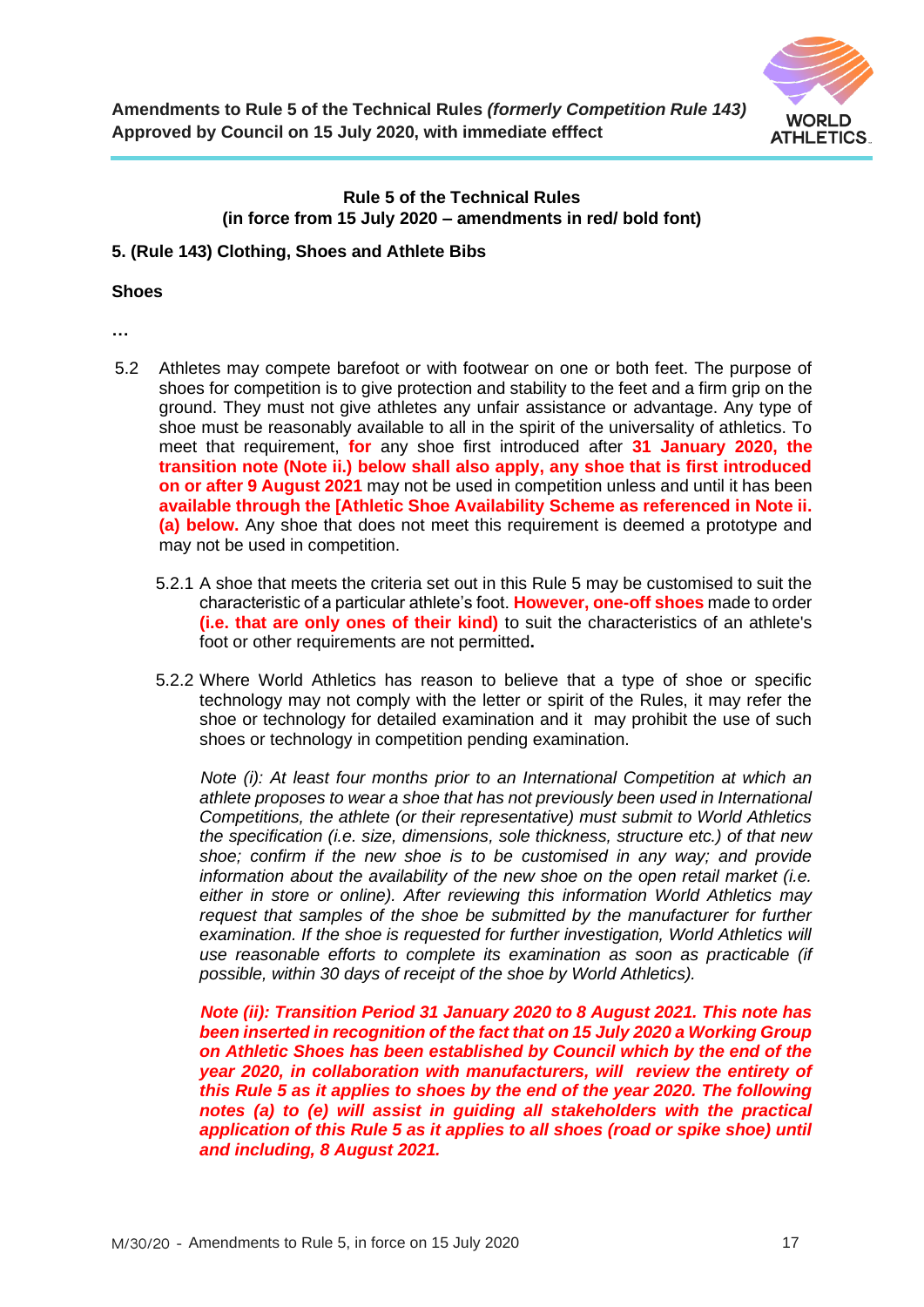

*(a) Any new shoe (road or spike shoe) introduced after 31 January 2020 that, as at 15 July 2020 has already been confirmed by World Athletics as meeting the requirements of Rule 5.13 may be used in International Competitions immediately ('the Approved Shoe'). As from 15 July 2020, the Approved Shoe must also be made available prior to an International Competition for distribution to any uncontracted (i.e. not contracted to a manufacturer) elite athlete ('the Athletic Shoe Availability Scheme'). The Working Group on Athletic Shoes will develop and finalise the process (including timelines), criteria (i.e. if the athlete is given a place to attend a World Athletics Series Event or Olympic Games (known as an 'unqualified athlete' and 'universality place' respectively), numbers of pairs of shoes required (including brand model, sizes etc.), method of distribution and resources (including costs) required for administration of the Athletic Shoe Availability Scheme.*

*(b) As from 15 July 2020 where an elite athlete proposes to wear a new shoe (road or spike shoe) in an International Competition, the athlete (or their representative) must submit to World Athletics the specification (i.e. size, dimensions, sole thickness, structure etc.) of that new shoe; confirm if the new shoe is to be customised in any way. After reviewing this information, World Athletics may request that*  samples of the shoe be submitted by the manufacturer for further *examination. If the shoe is requested for further investigation, World Athletics will use reasonable efforts to complete its examination as soon as practicable (if possible, within 30 days of receipt of the shoe by World Athletics). The shoe must be confirmed by World Athletics as meeting the requirements of Rule 5.13 prior to use in the International Competition.* 

*(c) As from 15 July 2020 where an elite athlete proposes to wear a new shoe (road or spike shoe) in an International Competition and it has been approved in accordance with paragraph (b) above, the athlete (or their representative) must submit to World Athletics information that confirms that the manufacturer will make the new shoe available to the Athletic Shoe Availability Scheme along with supporting information concerning numbers of pairs of shoes (including brand model, sizes etc.).* 

*(d) Subject to compliance with paragraphs (b) and (c) above, any new shoe (road or spike shoe) introduced on or after 15 July 2020 may be used in an International Competition after it has been made available via the Athletic Shoe Availability Scheme prior to the International Competition where the elite athlete proposes to wear the new shoe.* 

*(e) Any shoe that does not meet the above requirements is deemed a prototype and may not be used in competition. For the avoidance of doubt, the opening paragraphs of Rule 5.2 and Rule 5.2.1, 5.3, 5.4, 5.6 and 5.13 apply during the transition period described in this note.*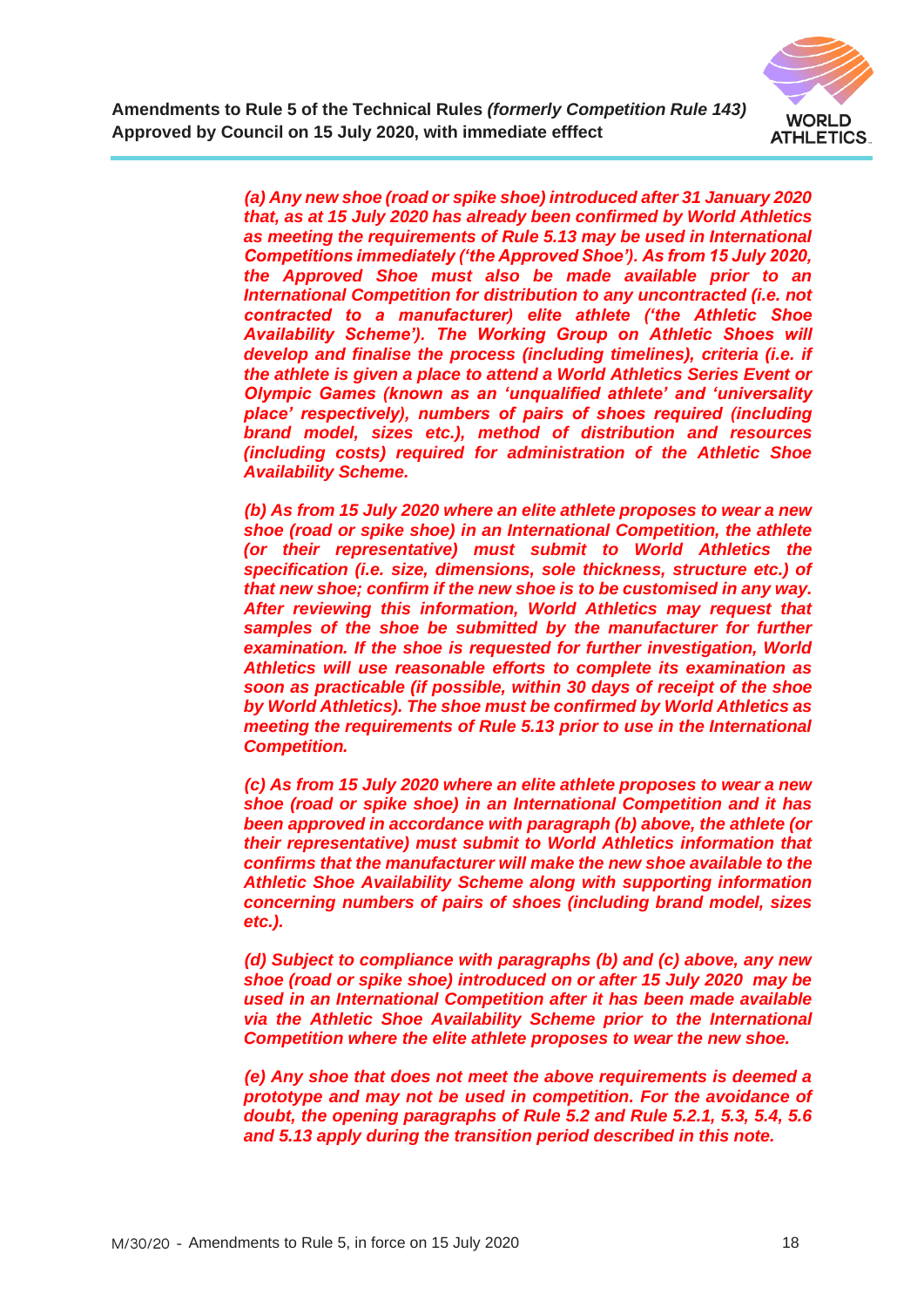

## **Number of Spikes**

5.3 The sole of the **shoe (including the part beneath the athlete's heel)** may be so constructed as to provide for the use of up to 11 spikes.

Any number of spikes up to 11 may be used but the number of spike positions shall not exceed 11.

## **Dimensions of Spikes**

5.4 That part of each spike which projects from the sole or the heel shall not exceed 9mm except in the High Jump and Javelin Throw, where it shall not exceed 12mm. The spike must be so constructed that it will, at least for the half of its length closest to the tip, fit through a square sided 4mm gauge. If the track manufacturer or the stadium operator mandates a lesser maximum, **or disallows the use of certain shape spikes,** this shall be applied.

*Note (i): The surface must be suitable for accepting the spikes permitted under this Rule.*

*Note (ii): For Cross Country competitions, the specific regulations or the Technical Delegates may allow an increased length of the sizes of the spikes of the shoes depending on the surface.*

#### **The Sole**

5.5 The sole of the shoe **(including the part beneath the athlete's heel)** may have grooves, ridges, indentations or protuberances, provided these features are constructed of the same or similar material to the basic sole itself. **The maximum thickness of the sole of the shoe is set out at Rule 5.13.**

 *Note (i): The thickness of the sole shall be measured when the shoe is not being worn, at the centre of the athlete's forefoot and the centre of the athlete's heel as the distance between the inside top side and the outside under side that contacts the ground, including the above-mentioned features and also including any kind or form of loose inner sole or other appliance or insert. See Figure (a) below:*

Figure (a) – Measuring the thickness of the sole



*Note (ii): The centre of the athlete's forefoot is the centre point of the shoe at 75% of its internal length. The centre of the athlete's heel is the centre point of the shoe at 12% of its internal length. See Figure (b), below. For a standard sample unisex size 42 (EUR), the centre of the athlete's forefoot will be the centre point of the shoe approximately*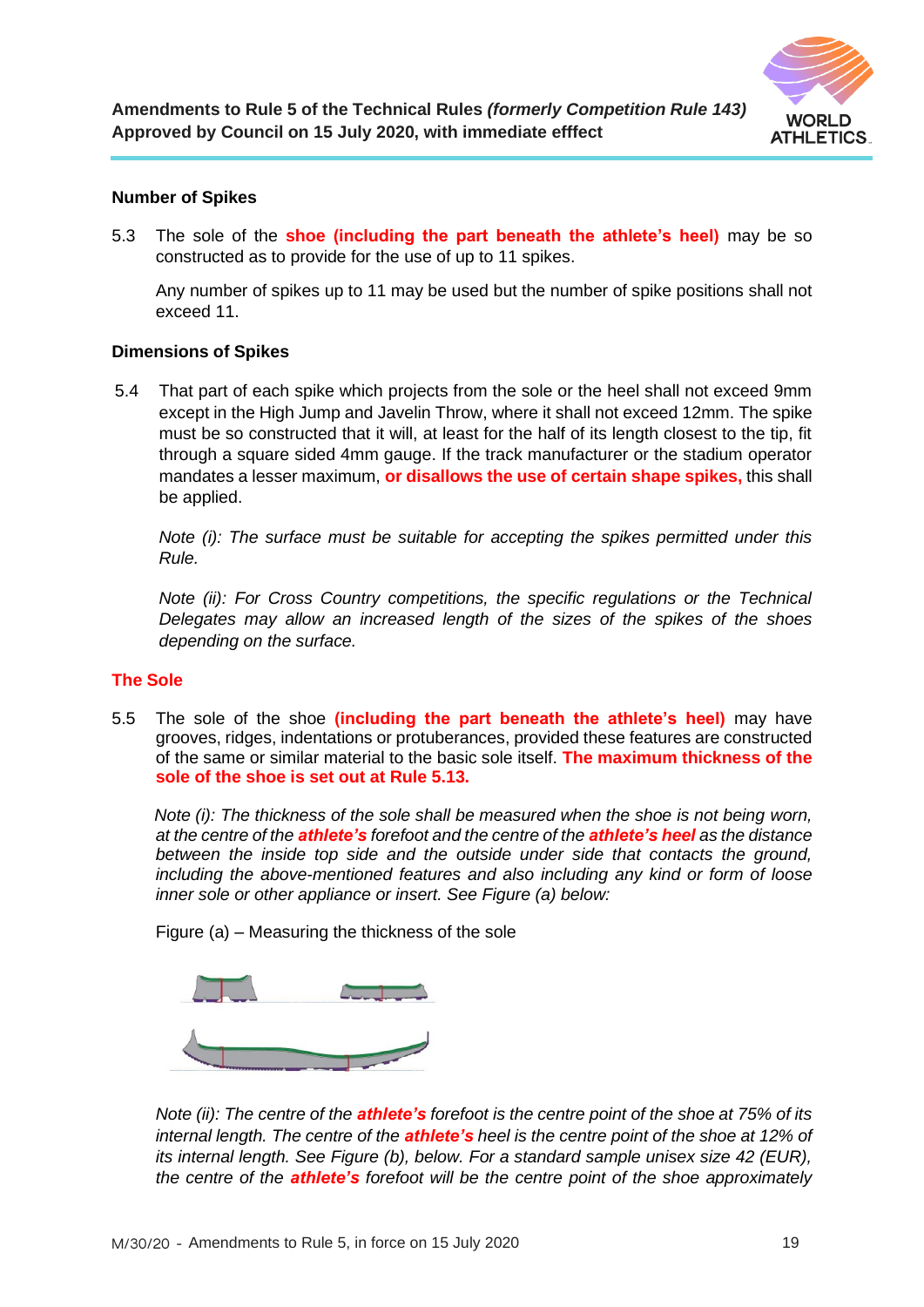

*203mm from the inside back of the shoe, and the centre of the athlete's heel will be the centre point of the shoe approximately 32mm from the inside back of the shoe.*

*Figure (b) – Location for measurement of the centre of the forefoot and heel* 



*Note (iii): The maximum sole thicknesses referred to in Rule 5 are based on the sole thickness of a standard sample unisex size 42 (EUR). World Athletics acknowledges that a shoe above that standard sample size might contain a marginally thicker sole than that of a standard sample size shoe of the same make and model, which marginal increase in sole thickness is only attributable to the larger size of the shoe. Such marginal increases will be disregarded for the purposes of confirming compliance with these Rules.*

#### **Moratorium**

- 5.13 Until further notice, unless specifically agreed by World Athletics in writing, any shoe used in competition:
	- 5.13.1 (**except** where Rule 5.13.2 applies) must not contain more than one rigid plate or blade made from carbon fibre or another material with similar properties or producing similar effects, whether that plate runs the full length of the shoe or only part of the length of the shoe; and
	- 5.13.2 may contain one additional rigid plate or other mechanism only where used solely to attach spikes to the outer underside of the shoe; and
	- 5.13.3 must have a sole with a maximum thickness **as set out in the table below.**